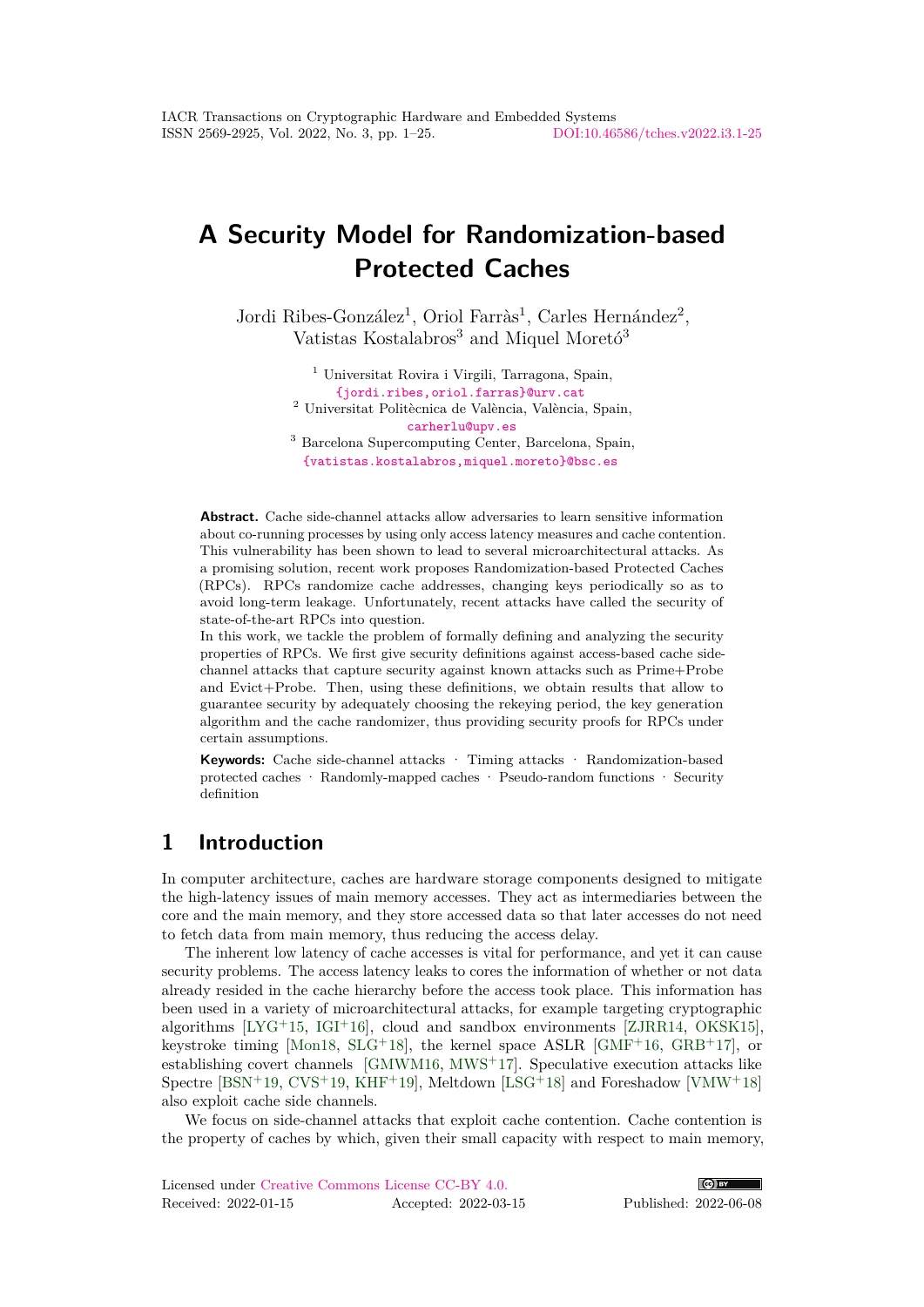cached addresses are bound to be evicted if enough accesses are made. In these attacks, the attacker uses the same cache as the victim process, but process isolation is active and the attacker does not have flushing privileges. Among the attacks that exploit cache contention, we focus on access-based attacks, which consist in using the memory access time of the attacker to gather information on the activity of victim processes. In this work we do not consider attacks that require more privileges, like timing the execution of processes [\[LWML16\]](#page-20-5), flushing the cache [\[GMWM16\]](#page-19-3), or using cache collisions with victim processes [\[Ber05\]](#page-18-2).

The most well-known access-based attack is  $Prime+Probe$  [\[Per05,](#page-20-6) [OST06,](#page-20-7) [LYG](#page-20-0)<sup>+</sup>15,  $MWS^+17$  $MWS^+17$ , [SWG](#page-21-2)<sup>+</sup>17. This attack starts by taking an initial large set of addresses, and reduces it so that all addresses end up cached when sequentially accessed. This reduced set of addresses is used to bring the cache to a known state. These addresses are re-accessed at a later time, and the latencies are observed in order to derive information on the access pattern of the victim process in between both access batches. The efficiency of Prime+Probe is improved by an order of magnitude in recent work [\[Qur19,](#page-21-3) [VKM19\]](#page-21-4). Another attack covered in our work is Evict+Probe [\[BM06,](#page-18-3) [DXS20\]](#page-19-5), which assumes that the first batch of accesses is carried by the victim process instead of the attacker.

A solution that aims at protecting against access-based attacks is cache randomization. Randomization-based protected caches (RPCs) [\[WL07,](#page-21-5) [LL14,](#page-20-8) [LWML16,](#page-20-5) [Qur18,](#page-20-9) [THAC18,](#page-21-6) [Qur19,](#page-21-3) [WUG](#page-22-1)<sup> $+$ </sup>19, DKMPHL20 shuffle cache addresses so that accesses are distributed randomly in the cache. Their lower area and computational overhead makes them the most appealing candidates to prevent contention attacks.

Generic attacks such as  $[BDY^+20, PGGV21]$  $[BDY^+20, PGGV21]$  $[BDY^+20, PGGV21]$  showcase a weakness of RPCs: any RPC is expected to become insecure if attackers are allowed enough accesses. This is due to the small size of cache memories. To overcome this, known RPCs [\[Qur18,](#page-20-9) [THAC18,](#page-21-6) [Qur19\]](#page-21-3) establish a *rekeying period*. The rekeying period determines a number of cache accesses after which the keying material is refreshed and the cache is flushed. Assuming that the rekeying procedure changes the distribution of the address randomization unpredictably enough, this restricts the number of accesses at disposal to perform an attack.

All previous research on RPCs focuses either in building solutions to thwart known attacks, or in finding weaknesses of existing constructions. During this period, the security of many RPCs has been defended with strong claims, only to be called into question by later work. The present work aims at bringing tools to stop this break-and-repair cycle.

## **1.1 Our contributions**

As the transition from traditional to modern cryptography shows, a good way to provide well-grounded and concrete security claims is to converge to a provable security approach. The present work strives to define notions that characterize security against access-based attacks, and which can be used to assess the security of previous RPCs.

First, we present a model for cache systems and RPCs. Our model considers a single cache-level hierarchy, as we aim to protect the last-level cache, and it takes into account the leakage of access latencies. We then provide a definition that captures security against access-based attacks. To the best of our knowledge, this is the first security definition for RPCs that follows the game-based approach of cryptographic security definitions, where an adversary engages in an experiment and tries to maximize its success advantage. Our security definition applies to every published RPC up-to-date, in particular to [\[WL07,](#page-21-5) [LL14,](#page-20-8) [LWML16,](#page-20-5) [Qur18,](#page-20-9) [THAC18,](#page-21-6) [Qur19,](#page-21-3) [WUG](#page-22-1)<sup>+</sup>19, [DKMPHL20\]](#page-19-6).

Due to specific constraints of RPCs, standard cryptographic security definitions do not fit into this context. Namely, the size of caches is fixed and small, and cannot grow arbitrarily according to a security parameter. Instead, we adjust the security of the cache with the number of accesses the adversary is allowed to make, and we do so by establishing a rekeying period. We view the rekeying period as the security parameter of RPCs.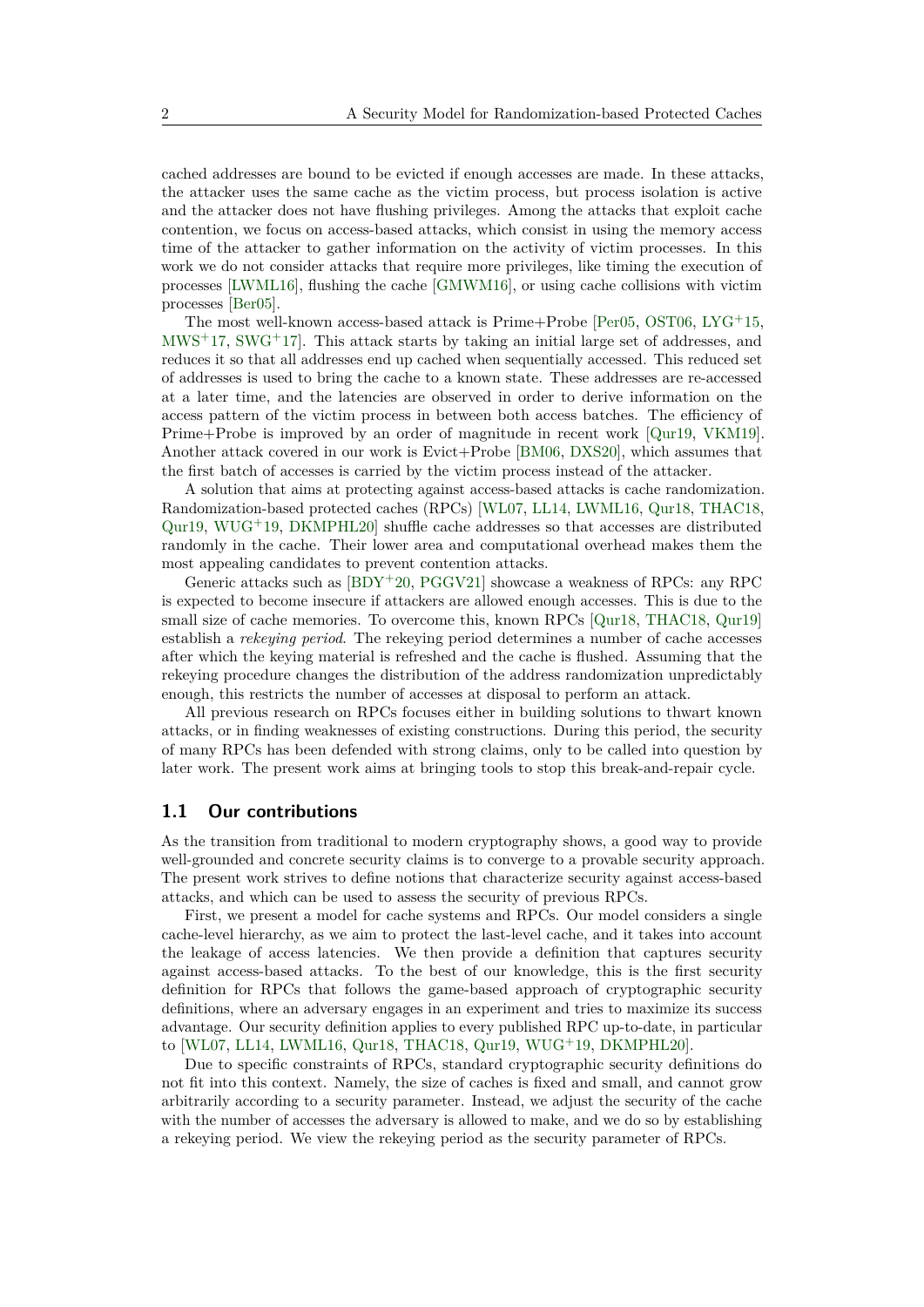Our next step is to study the impact of rekeying and cache parameters on security. To this end, given a certain probability p and assuming that the cache randomizer behaves as a random oracle, we provide rekeying periods that guarantee all attacks succeed in breaking security during one epoch with advantage at most *p*. This result is ported to a scenario with noise conditions, and we give tools to extend the obtained security guarantees across various epochs. In the full version of this paper  $[RGFH^+22]$  $[RGFH^+22]$ , we complete our security analysis by studying rekeying periods that are known to allow efficient attacks.

Additionally, we obtain sufficient conditions for the cache randomizer to provide some security guarantees. We model cache randomizers as pseudo-random functions, and we see that requiring a certain security from an RPC imposes bounds on the security parameters of its underlying cache randomizer. This result allows to generalize our results to cache randomizers that are modeled as pseudo-random functions, instead of as random oracles.

Finally, we demonstrate our results through an application case. We illustrate the achieved results in the case of a commodity processor, for which we compute rekeying periods that provide concrete security guarantees. Our case of study shows that security can be extended across several epochs, providing significant security gains and increasing the time window where security is known to be enforced. The scripts used to perform the provided computations have been made available at [https://doi.org/10.5281/zenodo.](https://doi.org/10.5281/zenodo.6397296) [6397296](https://doi.org/10.5281/zenodo.6397296). In addition, we evaluate the impact of the rekeying period on performance using a cache simulator, showing the practicality of our work.

### **1.2 Related work**

There exist two types of solutions to protect against access-based attacks. The first [\[WL07,](#page-21-5)  $DJ<sub>L</sub>+12$ , [KLA](#page-19-7)<sup>+</sup>18] consists of partitioning the cache, making each partition exclusive to only one process. Unfortunately, this isolation results in a poor usage of resources that can defeat the purpose of large cache memories. The second is randomization-based protected caches (RPCs), and it is the one considered in this work.

The first RPC, RPCache [\[WL07\]](#page-21-5), applies a permutation of set indexes that is stored as a permutation table in memory, and changes this permutation every time there is cache interference between two processes. This approach is better suited for small caches, but it becomes impractical as cache size grows (e.g. for last-level caches).

To overcome the efficiency issues of RPCache, CEASER [\[Qur18\]](#page-20-9) takes an encryptionbased approach. In CEASER, a low-latency block cipher is used to encrypt and decrypt all physical addresses that enter and leave the cache. Keys are changed periodically to thwart known contention attacks [\[Per05,](#page-20-6) [OST06,](#page-20-7) [LYG](#page-20-0)<sup>+</sup>15, [MWS](#page-20-3)<sup>+</sup>17, [SWG](#page-21-2)<sup>+</sup>17]. Despite their strong security claims, later attacks were shown to reveal information on the access pattern of the victim, either by breaking the block cipher used in CEASER [\[BGS](#page-18-6)<sup>+</sup>20, [PGGV21\]](#page-20-10), or with improved access-based attacks [\[Qur19,](#page-21-3) [VKM19,](#page-21-4) [PGGV21\]](#page-20-10). A similar solution is Time-Secure Cache [\[THAC18\]](#page-21-6), which additionally implements per-process domain separation.

Subsequent work  $[Qur19, WUG^+19]$  $[Qur19, WUG^+19]$  $[Qur19, WUG^+19]$  $[Qur19, WUG^+19]$  attempts to further enhance the security of RPCs by working over a non-standard type of cache memories called skewed caches [\[Sez93,](#page-21-8) [QBBC09,](#page-20-11) [SSW14,](#page-21-9) [YCJQ18\]](#page-22-2). Skewed caches split their memory into various partitions. Addresses are mapped to a different cache set in each partition, and on a cache miss a partition is selected at random. Skewed-CEASER [\[Qur19\]](#page-21-3) encrypts the addresses in each partition independently and renews the key periodically, albeit using a weak block cipher  $[BGS^+20]$  $[BGS^+20]$ . ScatterCache  $[WUG^+19]$  $[WUG^+19]$  randomizes addresses in the cache, doing it independently in each partition as well, but without key refreshing. Later work  $[BDY^+20, PGGV21]$  $[BDY^+20, PGGV21]$  $[BDY^+20, PGGV21]$  acknowledges that using partitions considerably strengthens security, but finds that some key renewal is imperative, and that largely successful accessbased attacks are still possible with the parameters chosen in Skewed-CEASER and ScatterCache.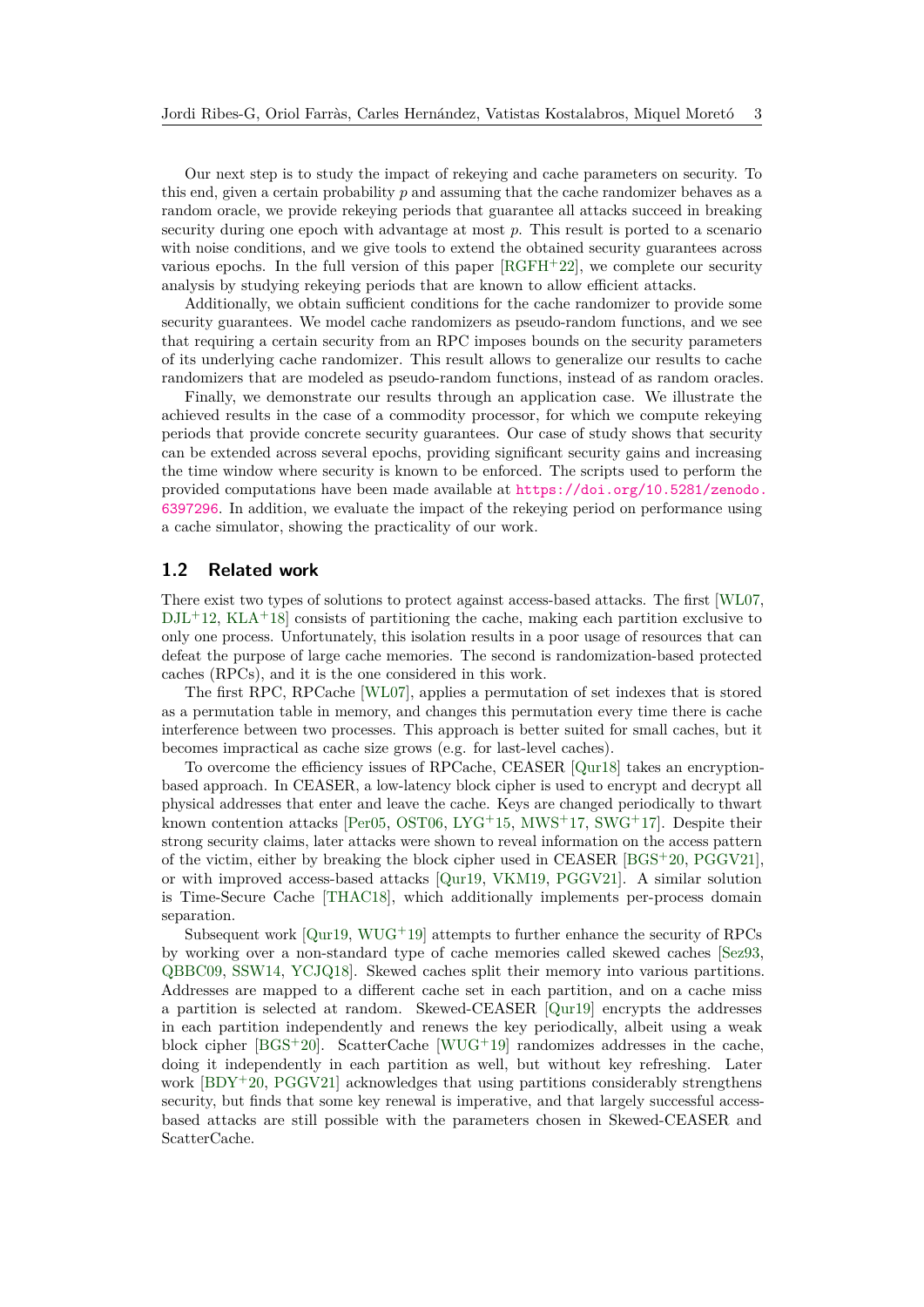Two previous works have examined the security properties of RPCs from a probabilistic point of view. In  $[BDY+20]$  $[BDY+20]$ , a statistical analysis of RPCs is performed, and the obtained results are implemented in a tool that is used to evaluate the security of state-of-the-art RPCs, deeming them insecure. In [\[PGGV21\]](#page-20-10), after presenting a new access-based attack, its success probability in breaking the security of several RPCs is computed, and this is used to better understand the influence of the RPC design parameters on security.

## **1.3 Overview of the article**

This paper is organized as follows. Section [2](#page-3-0) provides our models for cache memories, cache randomizers, and RPCs used in the rest of this article. Section [3](#page-7-0) presents our single-epoch and multi-epoch security definitions for RPCs, and our pseudo-randomness definitions for cache randomizers and rekeying algorithms. Section [4](#page-11-0) studies the security of RPCs, providing sufficient conditions to achieve provable security. We study the single-epoch and multi-epoch cases, on top of a scenario with noise conditions. Section [5](#page-15-0) portraits an application example of how one may apply the obtained results, and a simulation that shows the impact of rekeying on the overall processor performance. The article concludes in Section [6](#page-16-0) with a brief summary and some research directions.

As additional material, in Appendix [A](#page-22-3) we state several assumptions on cache memories and cache randomizers that we take to define our models. Also, in Appendix [B](#page-23-0) we give some considerations that affect the threat model of our security definition.

# <span id="page-3-0"></span>**2 Randomization-based protected caches**

In this section, we present our cache and RPC models. To guide the design of these models, we start the section by giving a primer on memory management and address translation that follows from the material in [\[Sar19,](#page-21-10) [VKM19\]](#page-21-4).

# <span id="page-3-1"></span>**2.1 Memory management**

The architecture surrounding memory accesses in modern computer systems roughly follows the diagram of Figure [1.](#page-4-0) It consists of the following components:

- Main Memory: The *main* (or *primary*) *memory* consists of separately-addressable memory blocks, organized into disjoint *frames*, each of the same size  $2^p$ . Each block is addressed by a *physical address*, which is a concatenation of the *frame number* (representing its frame) and *page offset* (representing the position of the block inside the frame).
- CPU: The CPU executes processes, which in turn need access to the main memory. However, processes may need to have exclusive access to memory blocks for security (process isolation), and it is convenient for the memory space to be linearly arranged. Hence, the CPU accesses the main memory through *virtual* (or *logical*) *addresses*, which are sequential and are ultimately mapped to physical addresses. Virtual addresses consist of a *page number* and a *page offset*.
- MMU/TLB: The memory management unit (MMU) maps virtual addresses to physical addresses, according to a per-process *page table*. The storage and maintenance of this table is carried out by the MMU-managed translation lookaside buffer (TLB) and by the operating system (OS). The MMU implements process isolation, and it lets processes share data if and only if their page tables share a frame number.
- Cache: In this work, we focus on caches that reside the farthest to the core (see Appendix [B\)](#page-23-0), called Last-Level Caches (LLC). Such caches take as input physical addresses, retrieve the corresponding data from main memory if necessary, and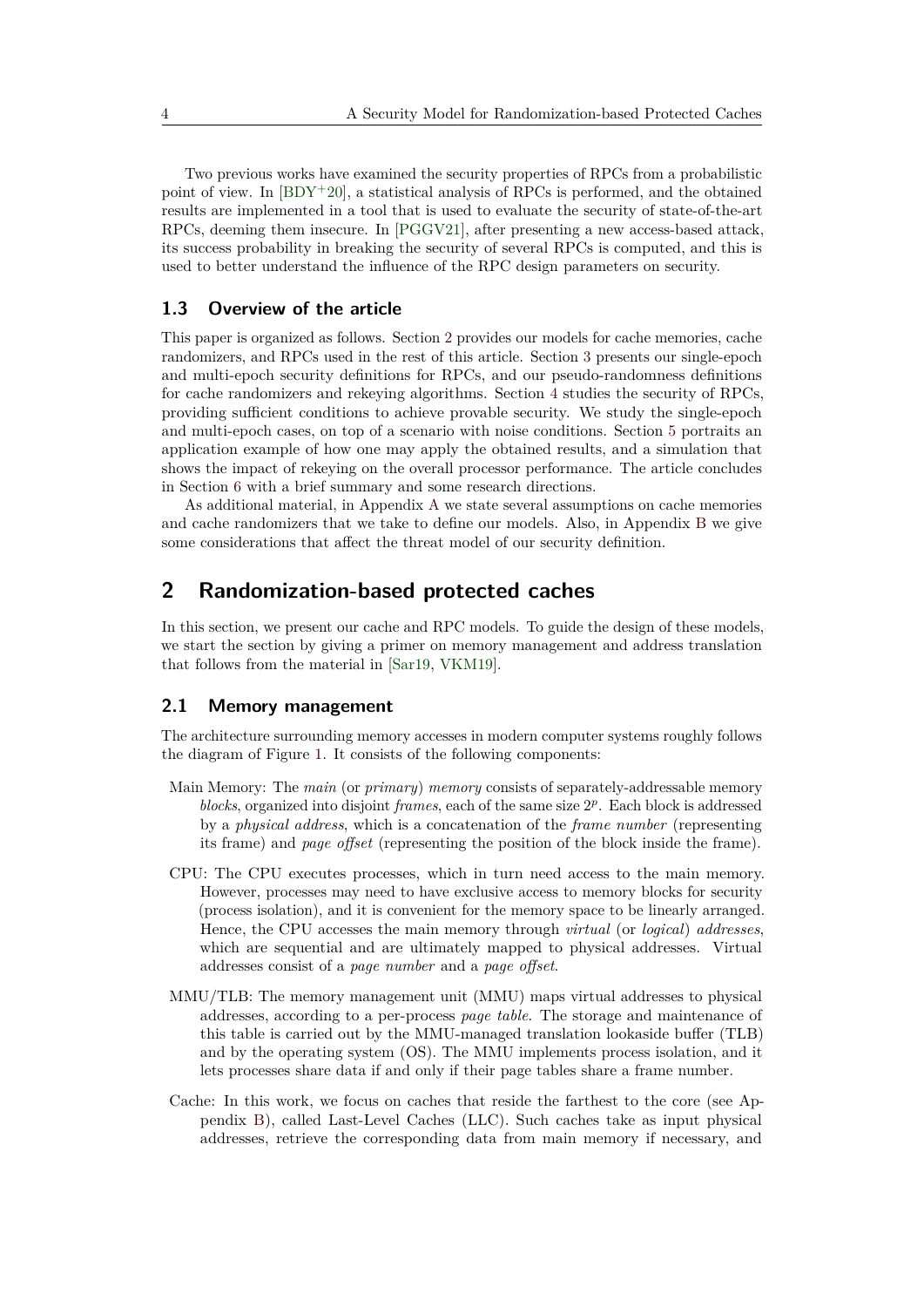forward the data to the CPU. In the process, they save the received data in its internal storage, so that future accesses avoid the high latency of main memory.

The cache internally maps physical addresses to *cache addresses* to perform the internal storage. In the typical set-associative paradigm, the internal storage of the caches comprise 2 *c cache sets*, each indexed by a *set index*. Every cache set is divided into *cache lines*, each capable of holding the data of several blocks each. All cache sets hold the same amount *a* of cache lines, which is known as the *associativity* of the cache.

<span id="page-4-0"></span>

**Figure 1:** Components involved in the memory management of conventional modern computer systems [\[And19\]](#page-17-0).

# **2.2 Address translation**

The virtual to physical address translation is carried out by the MMU. The translation consists simply on replacing the page number portion of the address by the possibly smaller frame number associated to it, according to the page table of the current process.



**Figure 2:** Virtual-to-physical address translation.

Cache addresses are divided into three parts: the *set index*, the *tag*, and the *offset*. Physical to cache address translation is done by assigning the most significant *g* bits to the tag, the next *c* bits to the set index, and the rest to the offset.

When data enters the cache, the set index of its address identifies the cache set where it is to be stored. The particular cache line where it will be stored depends on the *replacement policy* inherent to the cache. Once a line is chosen, the offset determines which position of the cache line the data will reside in. Finally, the data block is stored alongside the tag in the line. The tag uniquely identifies the line where the data resides inside the cache set.

In the described setting, one can find roughly two main types of caches depending on the form of this translation: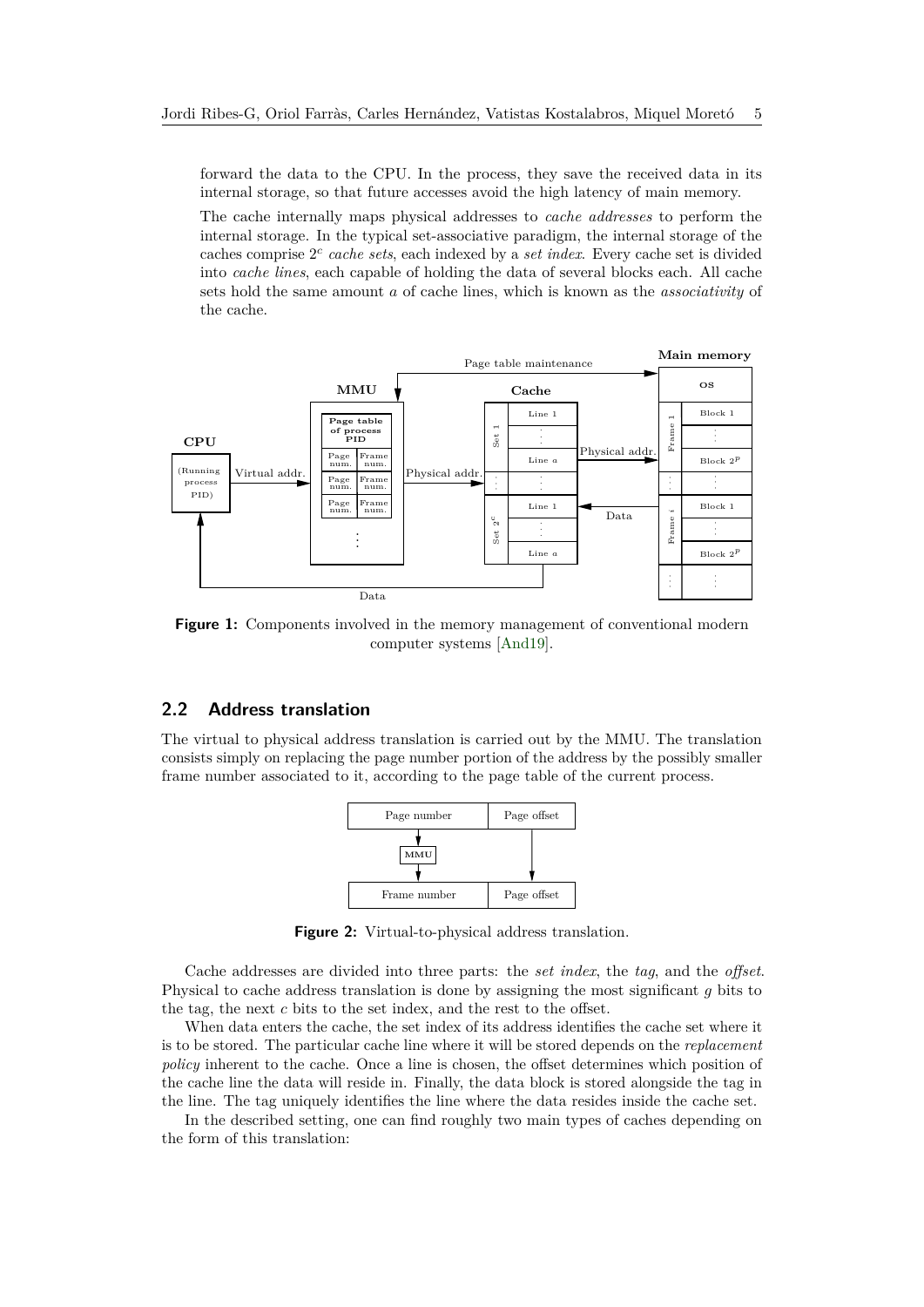Virtually indexed: In this case, the set index can be generated from the virtual address and in parallel to the TLB lookup, see Figure [3.](#page-5-0) Processes are in full control of the set index part of the address. Process isolation in the cache is guaranteed by tags, since physical addresses with different frame numbers are translated to cache addresses with different tags.

<span id="page-5-0"></span>

| Frame number | Page offset |                    | Frame number |  | Page offset |               |
|--------------|-------------|--------------------|--------------|--|-------------|---------------|
| Tag          | Index       | <b>Transferred</b> | Tag          |  | Index       | <b>)ffset</b> |

**Figure 3:** Physical-to-cache address translation in virtually indexed caches.

<span id="page-5-1"></span>Physically indexed: In this case, the set index is generated, at least in part, from the physical address (i.e., the frame number), see Figure [4.](#page-5-1) When different frame numbers give rise to the same tag, process isolation in the cache is enforced by the page color part of the frame number.



**Figure 4:** Physical-to-cache address translation in physically indexed caches [\[VKM19\]](#page-21-4).

### **2.3 Cache model**

In this section, we describe an abstraction of caches for the purpose of defining a notion of security against access-based attacks. Find in Appendix [A](#page-22-3) the set of assumptions on cache systems and cache randomizers that shapes our models.

The following definition establishes some notation for indexes, tags and cache addresses. Note that we disregard the offset part of addresses, since it is irrelevant for the considered cache timing side-channels.

**Definition 1** (Set Indexes, Tags and Addresses)**.** Let *c* and *g* be positive integers, and let  $S \subseteq \{0,1\}^c$  and  $T \subseteq \{0,1\}^g$  be sets of fixed-length binary strings. We call *S* the *(set) index space*, and *T* the *tag space*. Elements of *S* are called *(set) indexes*, elements of *T* are called *tags*, and elements of *S* × *T* are called *addresses*.

Our model for cache systems comprises an abstraction C of the physical cache memory, defined as an array that stores a fixed-length cache set  $\text{C}[s]$  for every  $s \in S$ . To model cache accesses, we define a function  $\arccos(RP, (s, t))$  that models accesses to the tag *t* in the cache set C[*s*]. To account for the leakage of the latency of cache operations, our model reveals on each access a latency bit *h*. If there is a cache hit ( $t \in C[s]$ ), it outputs the bit *h* = 0. Otherwise, if there is a cache miss ( $t \notin C[s]$ ), it outputs the bit *h* = 1. In the process, this function uses a replacement policy RP to compute a cache line  $\ell = \mathsf{RP}((s, t))$ , and it stores the tag t in  $C[s][\ell]$  (possibly causing an eviction if  $C[s][\ell]$  was not empty).

**Definition 2** (Cache System)**.** Let *S* be an index space and *T* be a tag space. A *cache system over S, T* (or simply *cache system*) is a tuple (C*,* RP*,* access) that consists of:

**C**: An array indexed by the set *S*. For every  $s \in S$ , it stores an ordered array of fixed length that we denote by C[*s*]. We refer to C as a *cache*, to the arrays C[*s*] as *cache*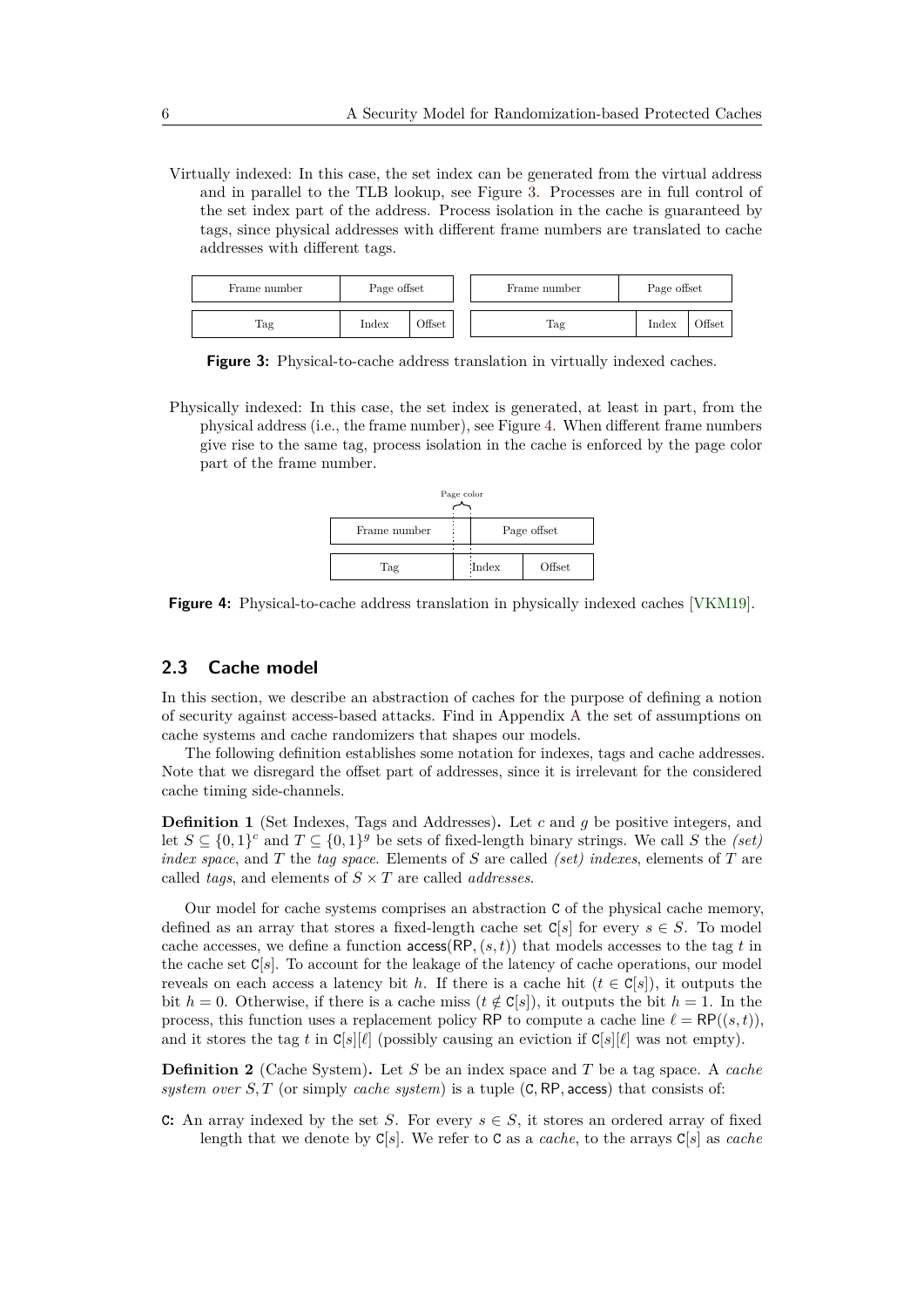*sets*, and to each of the positions of cache sets as their *cache lines*. We assume that C is a global variable that can be modified both by RP and access.

- **RP**(*x*) : A possibly stateful algorithm that takes as input an address  $x \in S \times T$ . It outputs a cache line  $\ell = \mathsf{RP}(x)$ . We call RP a *replacement policy*.
- **access(RP***, x***):** A function that takes as input a replacement policy RP and an address  $x = (s, t) \in S \times T$ . It modifies the cache C and outputs a *latency* bit *h*. The bit *h* indicates whether there has been a *cache hit* ( $t \in \mathbb{C}[s]$ , in which case  $h = 0$ ) or a *cache miss* ( $t \notin C[s]$ , then  $h = 1$ ). This function proceeds as follows:
	- 1. Compute the cache line  $\ell = \mathsf{RP}(x)$ .
	- 2. If  $t \in \mathbb{C}[s]$ , output the bit 0.
	- 3. If  $t \notin C[s]$ , assign the tag  $C[s][\ell] = t$  and output the bit 1.

When a slot  $C[s][\ell]$  in the cache has not yet been accessed, we denote  $C[s][\ell] = \text{NULL}$ . We say that a cache set  $C[s]$  is *empty* if  $C[s][\ell] = \text{NULL}$  for every cache line  $\ell$ . Similarly, a cache C is *empty* if all its cache sets C[*s*] are empty. A cache set C[*s*] is said to be *full* if  $C[s][\ell] \neq \text{NULL}$  for every cache line  $\ell$ .

If  $C[s][\ell] = t$  and executing access(RP,  $(s, t')$ ) for  $t' \neq t$  reassigns  $C[s][\ell] = t'$ , we say that the access *evicts* the address  $(s, t)$  from the cache.

**Definition 3.** A cache system (C*,* RP*,* access) is

- *fully associative* if  $|C| = 1$  (i.e., if it is over an index space satisfying  $|S| = 1$ ),
- *a-associative* if, for every  $s \in S$ , the cache set  $C[s]$  has size *a* (i.e., *a* lines), and
- *directly mapped* if it is 1-associative.

Regarding replacement policies, conventional replacement policies include the Random (RAND) policy, the Least-Recently Used (LRU) policy, Pseudo-LRU (PLRU), First-In-First-Out, or Most-Recently Used. As stated in other work  $[BDY^+20, PGGV21]$  $[BDY^+20, PGGV21]$  $[BDY^+20, PGGV21]$ , two main options to consider are RAND and LRU:

**RAND** $((s,t))$ : This policy selects a random cache line when there is a cache miss and the cache set  $C[s]$  is full. It proceeds as follows:

- If  $t \in \mathbb{C}[s]$  (cache hit case), output the cache line  $\ell$  such that  $\mathbb{C}[s][\ell] = t$ .
- If  $t \notin C[s]$  (cache miss case):
	- $\mathcal{L} = \text{If } C[s]$  is not full, output the smallest cache line  $\ell$  so that  $C[s][l] = \text{NULL}$ .
	- $-$  If  $C[s]$  is full, output a uniformly random cache line  $\ell$ .
- **LRU** $((s, t))$ : If there is a cache miss and the cache set C[s] is full, this policy returns the cache line of  $C[s]$  that has not been accessed for the longest time. For this, it logs every access in its internal state  $st_{LRU}$ . It proceeds as follows:
	- If  $t \in \mathbb{C}[s]$  (cache hit case), let  $\ell$  be the cache line such that  $\mathbb{C}[s][\ell] = t$ . Log  $(s, \ell)$  into st<sub>LRU</sub>, and output  $\ell$ .
	- If  $t \notin \mathbb{C}[s]$  (cache miss case):
		- $-$  If  $C[s]$  is not full, let  $\ell$  be the smallest cache line so that  $C[s][\ell] = \text{NULL}$ . Log  $(s, \ell)$  into st<sub>LRU</sub>, and output  $\ell$ .
		- If  $C[s]$  is full, retrieve from st<sub>LRU</sub> the line  $\ell$  of this cache set that has not been accessed for the longest time. Log  $(s, \ell)$  into st<sub>LRU</sub>, and output  $\ell$ .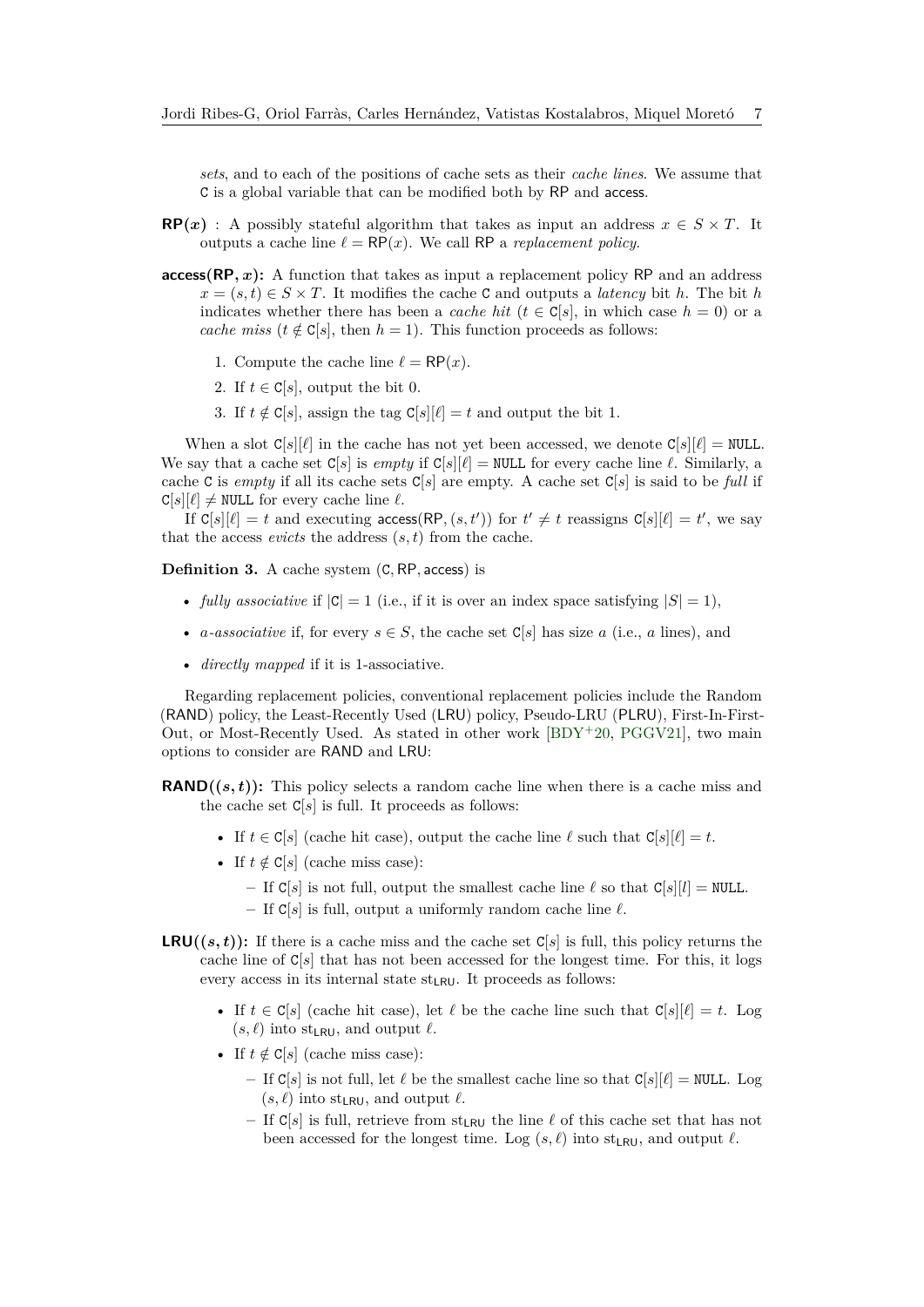One common property of these replacement policies is that cache sets that are not full are accessed sequentially. The results of this work assume that all replacement policies behave in this way.

From now on, when it is irrelevant or clear from context, we drop all reference to the replacement policy RP. Particularly, we do so in the declaration of cache systems and in the calls to the access function. Unless explicitly stated, we also assume that the set and tag spaces *S, T* are fixed and taken as input by all algorithms.

## **2.4 Cache randomizer and RPC models**

To prevent access-based attacks to cache systems, previous work considers RPCs. Their randomization-based approach consists in restricting the access functionality of caches, so that all addresses pass first through a randomization function  $\pi$  that computes the actual cache set to access. In other words, given a cache system (C*,* access), cache accesses in RPCs are made with the function  $\arccos_{\pi}$  defined as  $\arccos_{\pi}((s,t)) := \arccos((\pi(s,t),t))$ .

As we stated in the introduction,  $\pi$  should be a keyed algorithm. Moreover, we may need some pseudo-random property out of it for security (see Definition [9\)](#page-11-1). For reasons also stated above, the keying material should be periodically set up using a rekeying function rekey, which could work as a key derivation function that derives new keys from previously generated keying material and randomness. The following definition formalizes these concepts.

**Definition 4** (Cache Randomizer). A *cache randomizer* is a tuple (rekey,  $\pi$ ) that consists of the following:

- **rekey():** A probabilistic, possibly stateful, algorithm that generates a key *k*. We refer to rekey as the *rekeying algorithm*.
- $\pi_k(x)$ : A probabilistic algorithm that takes as input a key *k* and an address  $x \in S \times T$ , and outputs a set index  $\pi_k(x) \in S$ . We refer to  $\pi_k$  as the *randomization function*.

Given a cache randomizer (rekey*, π*) and a key *k*, two addresses *x, y* are called *congruent* if  $\pi_k(x) = \pi_k(y)$ .

To the end of deriving results under the assumption of the existence of ideal-case cache randomizers, we define an ideal cache randomizer as one whose randomization function behaves as an independent random oracle for every key *k*.

**Definition 5** (Ideal Cache Randomizer)**.** An *ideal cache randomizer* is a cache randomizer  $(\overline{\mathsf{rekey}}, \overline{\pi})$  such that:

- 1. The rekey() algorithm samples k uniformly at random from a nonempty key space  $\mathcal K$ .
- 2. For every sampled key *k*, the function  $\bar{\pi}_k$  is chosen uniformly at random amongst all functions from  $S \times T$  to  $S$ .

We next define the central object of study of this article.

**Definition 6** (Randomization-based Protected Caches)**.** A *randomization-based protected cache* (or simply *RPC*) is a concatenation  $C = (C, \text{access}, \text{rekey}, \pi)$  of a cache system and a cache randomizer.

# <span id="page-7-0"></span>**3 Security definitions**

In this section, we present our security definitions for RPCs, and we state the pseudorandomness notions associated to cache randomizers and rekeying algorithms. This work studies the security of RPCs from a standard cryptographic viewpoint. We define a game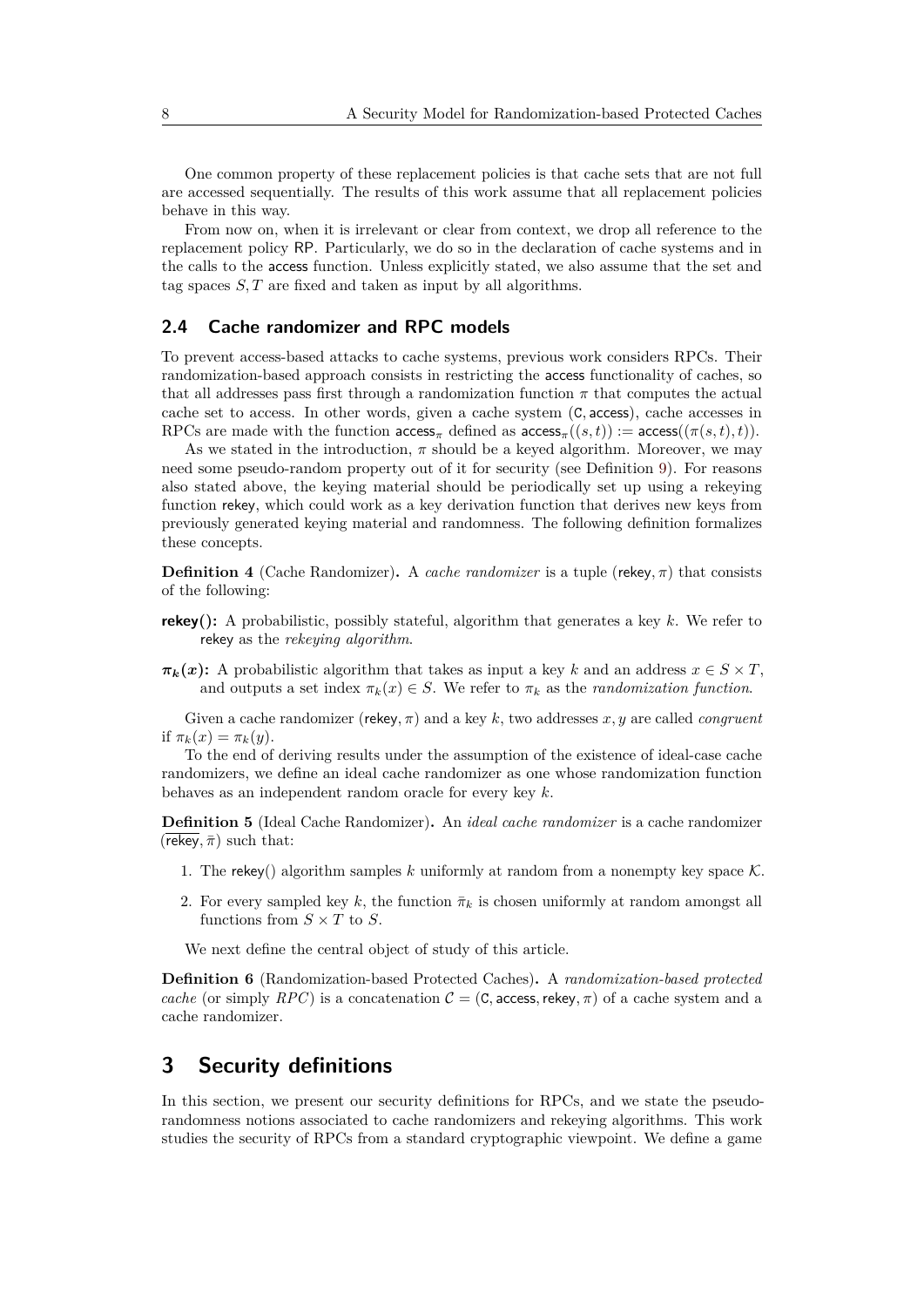where an attacker and a challenger interact through an RPC, and we characterize security using the outcome of the game.

All the adversaries and distinguishers involved in our security and pseudo-randomness definitions are considered to run in finite time and to have finite resources. In particular, we do not consider computationally unbounded adversaries.

In Sections [3.1](#page-8-0) and [3.2,](#page-9-0) we present our single-epoch and multi-epoch security definitions for RPCs. Then, in Sections [3.3](#page-10-0) and [3.4,](#page-11-2) we formalize the pseudo-randomness of cache randomization functions and of rekeying algorithms, which are the properties we need to achieve single-epoch and multi-epoch RPC security, respectively.

## <span id="page-8-0"></span>**3.1 Single-epoch security of RPCs**

In the following, we define the single-epoch security of RPCs against single-target accessbased attacks. In these attacks, there is a distinguished target address  $x = (\sigma, \tau) \in S \times T$ . The attacker is allowed to use the  $\arccos_{\pi_k}$  function on any address that does not have the same tag as x to modify the initially empty cache C, obtaining the corresponding latency measures. The objective of the attacker is to use these latencies to learn whether or not an access to *x* has been carried out. Access-based attacks covered by our security definition include Prime+Probe [\[OST06\]](#page-20-7) and Evict+Probe [\[BM06\]](#page-18-3).

In the considered threat model, we assume that the attacker has full knowledge of *x*, as well as of the public parameters  $(S, T, \mathsf{RP}, \mathsf{access}, \mathsf{rekey}, \pi)$ . However, we disregard attacks that rely on additional attacker privileges such as cache flushing, cache collisions with victim processes, or timing the execution of victim processes [\[DXS20\]](#page-19-5). For a list of the assumptions that configure the threat model of our security definition, see Appendix [B.](#page-23-0)

Our security definition is stated in terms of an experiment  $(N_1, N_2)$ -Rand  $_A(x)$ , in which a stateful adversary  $A$  interacts with a challenger through an RPC. This experiment takes as input a target address *x* and two positive integers  $N_1, N_2$ .

Initially, the cache C is empty, and a key *k* is instantiated through a call to rekey. Then,  $A$  performs  $N_1$  accesses to addresses of choice, so as to prepare the cache. The address choices are made adaptively, taking into account all previous addresses and latency measures, which are seen by  $A$  and logged into its state st $_A$ . Afterwards, an access to  $x$ is made with probability  $1/2$  according to a fair coin *b*. Subsequently,  $N_2$  addresses are adaptively chosen and accessed by  $A$ . In a final guess phase, the target address  $x$ , and the state st<sub>A</sub> that contains all previous addresses and latencies, are used by  $A$  to make a guess  $b'$  of the bit  $b$ . The experiment outputs the bit  $b$  and the adversarial guess  $b'$ .

For the sake of clarity, in our security definition we denote our stateful adversary by  $\mathcal{A} = (\mathcal{A}_{1,1}, \ldots, \mathcal{A}_{1,N_1}, \mathcal{A}_{2,1}, \ldots, \mathcal{A}_{2,N_2}, \mathcal{A}_3)$ , where each component stands for a step in the described experiment. Moreover, for readability, we encapsulate into an algorithm called Prime the process of choosing an address, accessing it, and logging the accessed address and latency into the state  $st_A$  of the adversary  $A$ .

The next definition states the security of an RPC  $\mathcal C$  in one epoch, in terms of the experiment Rand. It declares that  $\mathcal C$  is secure when any adversary  $\mathcal A$  can not guess the value of the bit *b* from the interaction transcript with more than a certain advantage.

<span id="page-8-1"></span>**Definition 7** ( $(N_1, N_2)$ -Access and *N*-Access Security). Let  $\mathcal{C} = (\mathbf{C}, \mathbf{access}, \mathbf{rekey}, \pi)$  be an RPC. Let  $N_1, N_2$  be positive integers, and let  $x = (\sigma, \tau) \in S \times T$  denote a target address. And let  $\mathcal{A} = (\mathcal{A}_{1,1}, \ldots, \mathcal{A}_{1,N_1}, \mathcal{A}_{2,1}, \ldots, \mathcal{A}_{2,N_2}, \mathcal{A}_3)$  denote a probabilistic stateful adversary, where every  $\mathcal{A}_{i,j}$  outputs in  $S \times (T \setminus \{\tau\})$ . Define the experiment  $(N_1, N_2)$ -Rand $\mathcal{A}(x)$  as follows: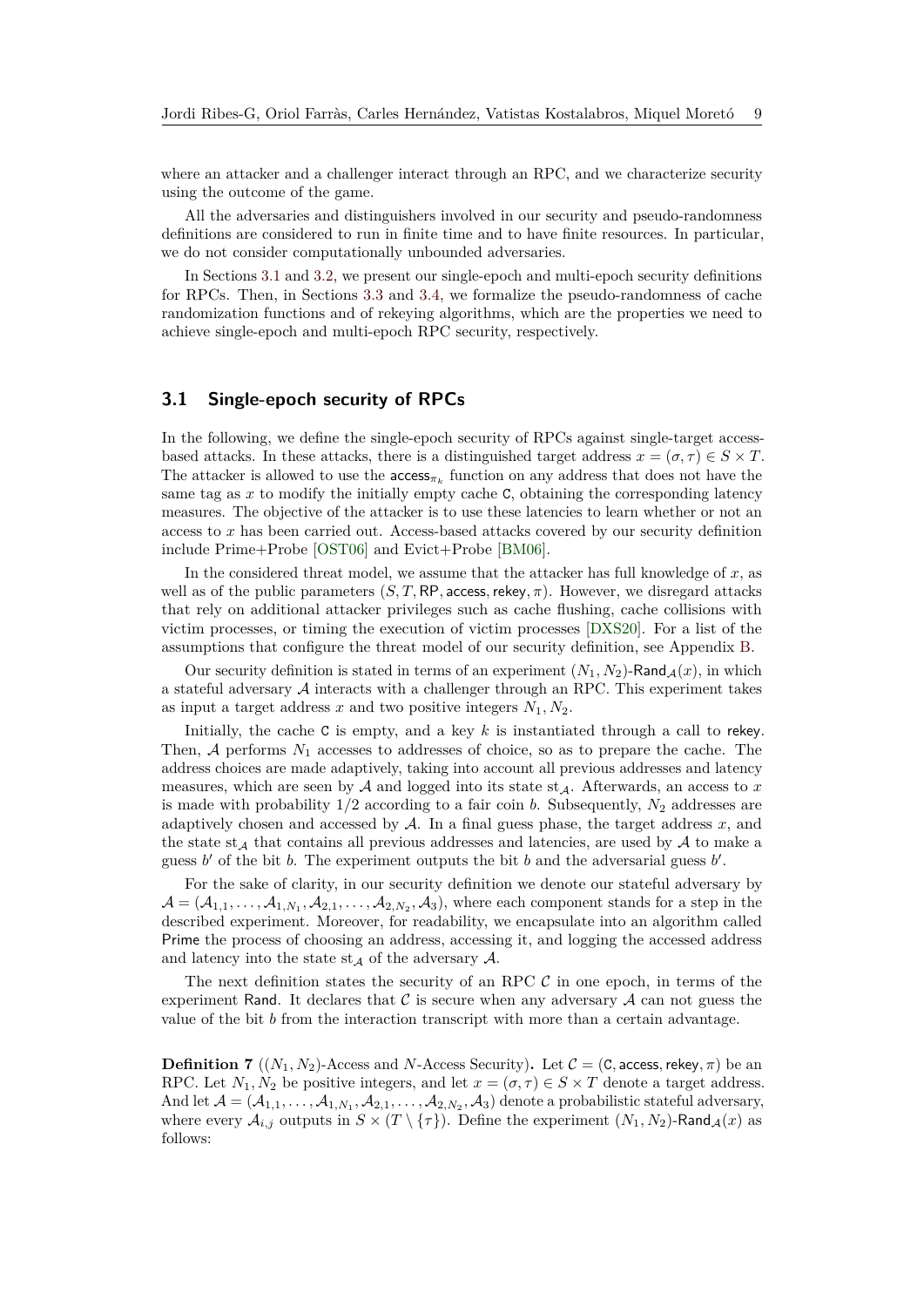$$
\begin{array}{ll}\n\frac{(N_1, N_2)\text{-Rand}_{\mathcal{A}}(x) :}{\text{for } s \in S : \mathbb{C}[s] \leftarrow (\text{NULL})_j} & \text{Prime}_{\mathcal{A}_{j,i}}(x, k) : \\
& k \leftarrow \text{rekey}() & h_{j,i} \leftarrow A_{j,i}(x) \\
& h_{j,i} \leftarrow \text{access}_{\pi_k}(x_j, i) \\
& h_{j,i} \leftarrow \text{access}_{\pi_k}(x_j, i) \\
& \text{Prime}_{\mathcal{A}_{1,i}}(x, k) \\
& b \leftarrow \{0, 1\} \\
& \text{if } b = 1 : 1 \leftarrow \text{access}_{\pi_k}(x) \\
& \text{for } 1 \leq i \leq N_2 : \\
& \text{Prime}_{\mathcal{A}_{2,i}}(x, k) \\
& b' \leftarrow \mathcal{A}_3(x) \\
& \text{output } (b, b')\n\end{array}
$$

We say the RPC C is  $(N_1, N_2)$ *-access secure with advantage at most* p if, for every target address x and for every probabilistic stateful adversary  $A$ , the output  $(b, b')$  of  $(N_1, N_2)$ -Rand $\mathcal{A}(x)$  satisfies

$$
Adv_{C,A}^{\text{RPC}}(N_1, N_2) := 2 \cdot |\Pr[b' = b] - 1/2| \le p,
$$

where the probability is taken over the randomness of the adversary and the randomness used in the RPC  $\mathcal C$  and the experiment.

We say that C is *N*-access secure with advantage at most p if it is  $(i, N - i)$ -access secure with advantage at most  $p$  for all  $i = 0, \ldots, N$ .

In this definition, an adversary has advantage at most *p* if and only if it distinguishes whether the challenge access to x has been carried out or not (that is, the value of the bit *b*) with probability at most *p*. Hence, having advantage 0 is equivalent to being oblivious to the value of *b*, and having advantage 1 implies guessing *b* (or its complementary) almost perfectly.

#### <span id="page-9-0"></span>**3.2 Multi-epoch security of RPCs**

In practice, an RPC should mask cache accesses for at least as long as critical or attacker processes can be executed, hence possibly during various epochs. However, as pointed out in previous work  $[BDY^+20]$  $[BDY^+20]$ , leakage through access-based attacks can carry across epochs, as information about the underlying cache randomizer is revealed even if the key changes. This information could become useful for attackers across different epochs. This calls for a multi-epoch security definition, and for defining security properties of cache randomizers that could help enforce security across epochs.

We next extend Definition [7](#page-8-1) to characterize the security of RPCs across  $R > 0$  epochs.

<span id="page-9-1"></span>**Definition 8** (*R*-Epoch Security). Let  $C = (C, \text{access}, \text{rekey}, \pi)$  be an RPC. Let *R* be a positive integer, let  $(N_{1,i})_{i=1}^R$ ,  $(N_{2,i})_{i=1}^R$  be sequences positive integers, and let  $x = (s, t) \in$  $S \times T$  denote a target address. Let  $\mathcal{A} = (\mathcal{A}_1, \ldots, \mathcal{A}_R, \mathcal{A}')_{i=1}^R$  be a probabilistic stateful adversary, where  $A_i = (A_{i,1,1}, \ldots, A_{i,1,N_{1,i}}, A_{i,2,1}, \ldots, A_{i,2,N_{2,i}})$ , and where every  $A_{i,j,k}$ outputs in  $S \times (T \setminus \{\tau\})$ . Define the experiment  $(R, (N_{1,i})_i, (N_{2,i})_i)$ -Rand $_A(x)$  as follows: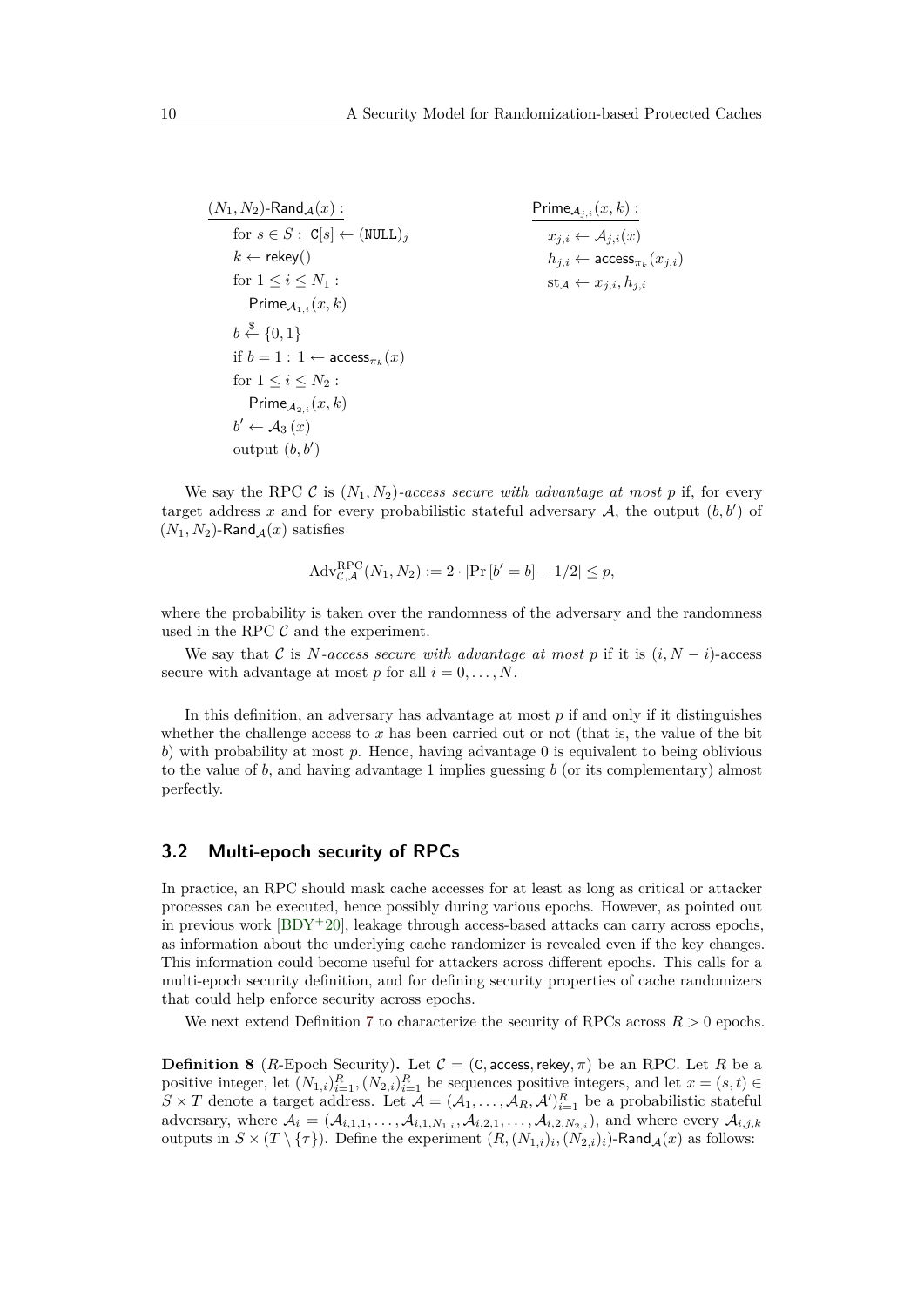$$
\frac{(R,(N_{1,i})_i,(N_{2,i})_i)\text{-Rand}_{\mathcal{A}}(x)}{b \overset{\$}{\leftarrow} \{0,1\}}
$$
\n
$$
\text{for } 1 \le i \le R:
$$
\n
$$
(N_{1,i}, N_{2,i})\text{-Rand}_{\mathcal{A}_i}^b(x)
$$
\n
$$
b' \leftarrow \mathcal{A}'(x)
$$
\n
$$
\text{output } (b, b')
$$

where  $\mathsf{Rand}^b_{\mathcal{A}_i}(x)$  denotes an experiment similar to the  $\mathsf{Rand}_{\mathcal{A}_i}(x)$  experiment in Definition [7,](#page-8-1) except for the fact that the challenge bit *b* is fixed in advance and that there is no adversarial guess phase or output.

We say the RPC  $\mathcal{C}$  is  $R$ -Epoch  $((N_{1,i})_i, (N_{2,i})_i)$ -Access Secure with advantage at most p if, for every probabilistic stateful adversary  $A$ , the output  $(b, b')$  of the experiment  $(R, (N_{1,i})_i, (N_{2,i})_i)$ -Rand $\mathcal{A}(x)$  satisfies

$$
Adv_{C,A}^{ME-RPC}(R, (N_{1,i})_i, (N_{2,i})_i)) := 2 \left| Pr\left[ b'=b \right] - \frac{1}{2} \right| \le p,
$$

where the probability is taken over the randomness of the adversary and the randomness used in the RPC  $\mathcal C$  and the experiment.

We say C is  $R$ -Epoch N-Access Secure with advantage at most p if it is  $R$ -Epoch  $((N_i)_i, (N - N_i)_i)$ -Access Secure with advantage at most *p* for all  $N_1, \ldots, N_n \in \{0, \ldots, N\}$ .

## <span id="page-10-0"></span>**3.3 Pseudo-randomness of the randomization function**

As for the impact of the cache randomizer on security as characterized in Definitions [7](#page-8-1) and [8,](#page-9-1) we can consider the following cases, depending on the nature of  $\pi_k : S \times T \to S$ :

- **Unkeyed and deterministic:** In this case, the attacker knows the cache set  $\pi(s,t)$  every address  $(s, t)$  is assigned to. For instance, if  $RP = \textsf{LRU}$  and if the cache is *a*-associative, a successful attacker can consider *a* different addresses  $(s, t) \neq x$  with different tags and  $\pi(s,t) = \pi(x)$ , and access them sequentially before and after the challenge. The bit *b* equals one when, in the second accesses, some latency bit takes the value 1. Hence, security is broken in at most 2*a* adversarial accesses.
- **Keyed and deterministic, without rekeying:** In a keyed version, the cache randomizer makes the previous task more difficult by hiding the congruence relation between addresses. However, given enough accesses, an adversary can use latencies to unveil this relation, and build various sets of at most *a* congruent addresses. By building enough such sets and accessing them before and after the challenge, it is possible to detect an access to *x* with high advantage. This claim is backed up by existing research  $[BDY^+20, PGGV21]$  $[BDY^+20, PGGV21]$  $[BDY^+20, PGGV21]$ , where such attacks are instantiated.
- **Keyed and deterministic, with rekeying:** Setting a new key periodically is seen by previous work  $[BDY^+20, PGGV21]$  $[BDY^+20, PGGV21]$  $[BDY^+20, PGGV21]$  as the most effective way of enforcing the security of RPCs, despite the impact on efficiency. However, knowing which rekeying periods are able to effectively hamper attacks is not trivial, and leakage across epochs must be taken into account too. We address these questions in Section [4.](#page-11-0)

A fourth option is keyed and probabilistic cache randomization, which has been realized in  $[Qur19, WUG^+19]$  $[Qur19, WUG^+19]$  $[Qur19, WUG^+19]$  $[Qur19, WUG^+19]$  through the use of skewed caches  $[Sez93, SSW14]$  $[Sez93, SSW14]$  $[Sez93, SSW14]$ . While our security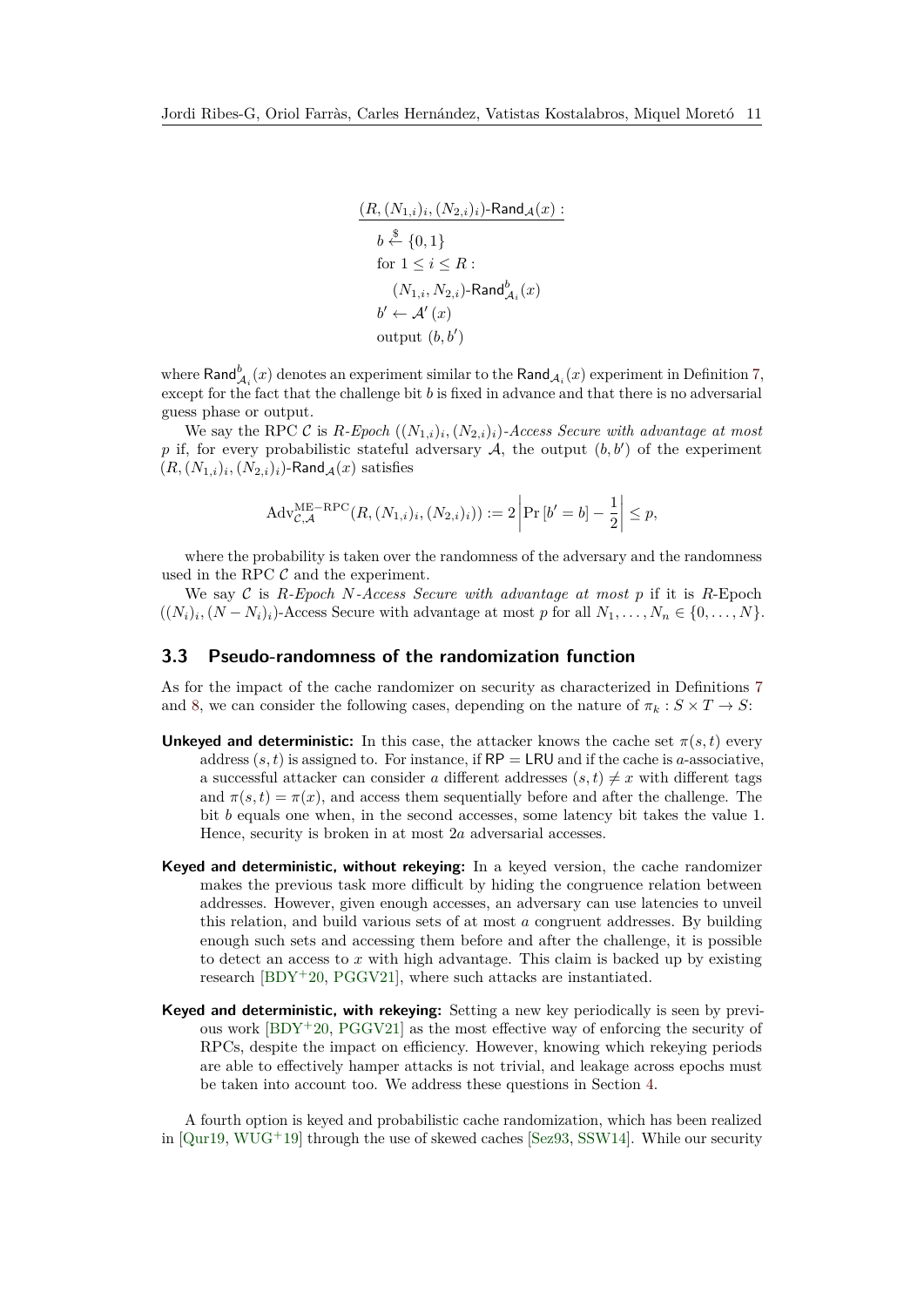definition for RPCs applies to such cache randomization methods, in this work we do not consider them.

We next define a notion of pseudo-randomness for cache randomizers. This notion coincides with the standard definition of pseudo-random functions (PRFs) [\[BKR98,](#page-18-7) [AB00\]](#page-17-1).

<span id="page-11-1"></span>**Definition 9** (( $\nu, \varepsilon$ )-Pseudo-Random Randomization Function). Let (rekey,  $\pi$ ) be a cache randomizer. We say that (rekey,  $\pi$ ) is  $(\nu, \varepsilon)$ -*pseudo-random* if every distinguisher *A*, which is allowed *ν* oracle accesses to a given function, has advantage at most  $\varepsilon$  in distinguishing the oracle cache randomizer from random. That is,

$$
\mathrm{Adv}_{(\mathrm{rekey}, \pi), A}^{\mathrm{PRF}}(\nu) := \Big|\mathrm{Pr}_{k \leftarrow \mathrm{rekey}()}[A^{\pi_k}() = 1] - \mathrm{Pr}_{g \stackrel{\$}{\leftarrow} \mathcal{F}}[A^g() = 1]\Big| \leq \varepsilon,
$$

where  $\mathcal F$  denotes the set of functions from  $S \times T$  to  $S$ .

An option to instantiate a PRF with concrete security parameters in practice is given by the reduction proposed by Goldreich et al. [\[GGM86\]](#page-19-8). In this way, a (*ν, ε*)-pseudorandom cache randomizer can be efficiently built from a  $(\alpha \cdot \nu, \epsilon/\alpha)$ -pseudo-random number generator (PRNG) with an  $\alpha$  time factor increase, where  $\alpha = \log |S \times T|$ . The security parameters of a PRNG can be heuristically inferred from a wide array of randomness tests, such as [\[BRS](#page-18-8)<sup>+</sup>10]. Pseudo-random functions can also be instantiated from block ciphers [\[BKR98,](#page-18-7) [HWKS98\]](#page-19-9).

Note that the ideal cache randomizer ( $\overline{rekey}, \overline{\pi}$ ) is trivially ( $\nu$ , 0)-pseudo-random for every  $\nu \geq 0$ .

## <span id="page-11-2"></span>**3.4 Pseudo-randomness of the rekeying algorithm**

In order to extend single-epoch security to various epochs, some property must be required from the rekeying process. As shown in [\[AB00\]](#page-17-1) for IND-CPA encryption, this property can be the pseudo-randomness of key generation. As their approach translates directly to RPCs, we adopt their definition of pseudo-randomness of stateful generators for rekeying.

**Definition 10** ( $(\nu, \varepsilon)$ -Pseudo-Random Rekeying Algorithm). Let rekey be a stateful probabilistic algorithm with no input and outputs in a set K. We say that rekey is  $(\nu, \varepsilon)$ *pseudo-random* if every distinguisher A, which is allowed  $\nu$  oracle calls to a given algorithm. has advantage at most  $\varepsilon$  in distinguishing the oracle from random. That is,

$$
\mathrm{Adv}_{\mathsf{rekey}, A}^{\mathrm{PRG}}(\nu) := \left| \Pr[A^{\mathsf{rekey}}() = 1] - \Pr[A^K() = 1] \right| \le \varepsilon,
$$

where *K* returns  $k \overset{\$}{\leftarrow} \mathcal{K}$  on each call.

We refer to [\[AB00\]](#page-17-1) for a procedure for building pseudo-random rekeying algorithms from pseudo-random functions.

# <span id="page-11-0"></span>**4 Security analysis**

In this section, we study the conditions so that an RPC can provide concrete security guarantees. More precisely, given a target advantage *p*, we show rekeying periods *N* for which an RPC is *N*-access secure with at most advantage *p*.

In a first stage, we assume the cache randomizer of the RPC in question is ideal. In the next section, we extend the obtained results to the non-ideal case, modelling the cache randomizer as a pseudo-random function. Then, we study how the given results improve under the presence of noise. Finally, we take advantage of previous research to allow the study of the multi-epoch case.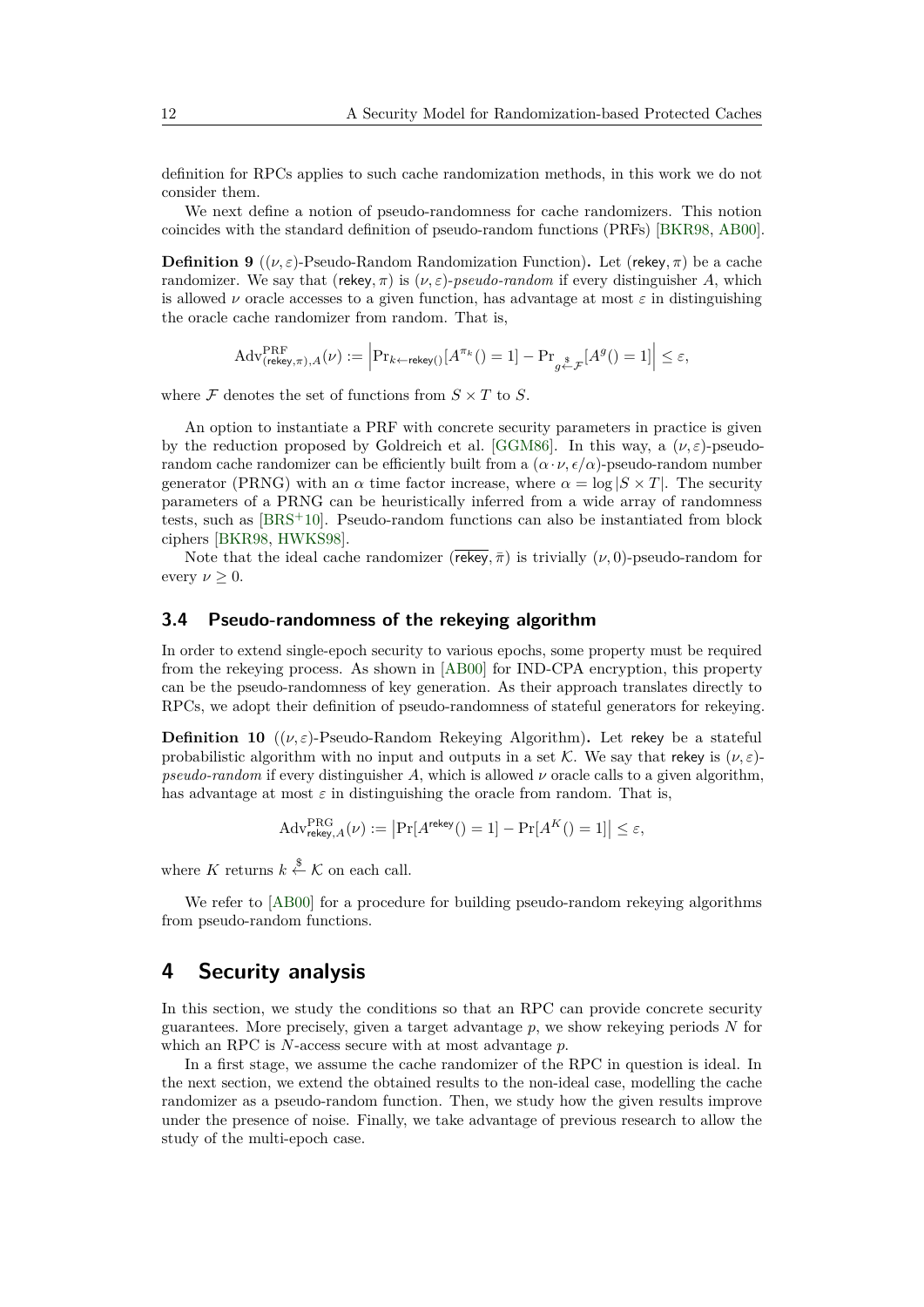Most of the results presented in this section are formulated using the binomial distribution. For ease of notation, we respectively denote by  $f(k; n, p)$  and  $F(k; n, p)$  the probability mass function and the cumulative distribution function of the binomial random variable with parameters *n* and *p*. That is,

$$
f(k; n, p) := {n \choose k} p^{k} (1-p)^{n-k} \qquad F(k; n, p) := \sum_{i=0}^{k} f(i; n, p).
$$

## <span id="page-12-1"></span>**4.1 Single-epoch security of RPCs with ideal cache randomizers**

The following proposition provides rekeying periods *N* for which an RPC with an ideal cache randomizer is *N*-access secure with at most a certain advantage, as stated in Definition [7.](#page-8-1)

<span id="page-12-0"></span>**Proposition 1.** *Let* C *be an RPC with an ideal cache randomizer and an arbitrary replacement policy. Let* |*S*| *denote the number of cache sets, and suppose that the cache is a*-associative. Let  $p \in [0, 1]$ *, and* 

$$
N = \max \{ N' : F(N' - a; N', 1 - 1/|S|) \le p \}.
$$

*Then,* C *is N-access secure with advantage at most p.*

*Proof.* For any adversary A in the *N*-access security games, let *E* denote the event that A accesses at least *a* different addresses that are congruent with the target address *x*. By conditional probability

$$
Adv_{\mathcal{C},\mathcal{A}}^{RPC}(N) = 2 \cdot |Pr[b' = b] - 1/2|
$$
  
= 2 \cdot |Pr[b' = b | E] \cdot Pr[E] + Pr[b' = b | \overline{E}] \cdot Pr[\overline{E}] - 1/2|.

When using arbitrary replacement policies, it holds that the first *a* addresses of an initially empty cache set are inserted sequentially. Therefore, any successful attack must find at least *a* addresses that are congruent with *x*; otherwise, latency measures are independent of *b*. Hence  $\Pr[b' = b \mid \bar{E}] = 1/2$ , and so

$$
= 2 \cdot |\Pr[b' = b | E] \Pr[E] + 1/2 \cdot \Pr[E] - 1/2|
$$
  
= 2 \cdot |(\Pr[b' = b | E] - 1/2) \cdot \Pr[E]| \le \Pr[E].

Now, we see that *E* follows a binomial distribution, and that Pr [*E*] is the probability of obtaining at least *a* successes in a sequence of at most *N* independent experiments, where successes happen with probability 1*/*|*S*|. Hence

$$
Adv_{\mathcal{C},\mathcal{A}}^{\text{RPC}}(N) \le F\left(N - a; N, 1 - 1/|S|\right) \le p.
$$

In Figure [5](#page-13-0) we show the rekeying period given by Proposition [1](#page-12-0) in the ideal cache randomizer case. We arbitrarily take the advantage bound  $p = 0.01$ , and so these rekeying periods *N* guarantee that no adversary breaks *N*-access security with more than 1% advantage. We represent the bounds in logarithmic scale, for the typical numbers of cache sets  $|S| = 2^5, 2^6, \ldots, 2^{14}$  and associativities  $a = 1, 2, 4, 8, 16$ .

## **4.2 Single-epoch security of RPCs with PRF cache randomizers**

The next proposition states sufficient conditions on the cache randomizer (rekey*, π*) so that any RPC using  $\pi$  is *N*-access secure with a certain advantage. This proposition allows us to choose cache randomizers when aiming at a particular security level.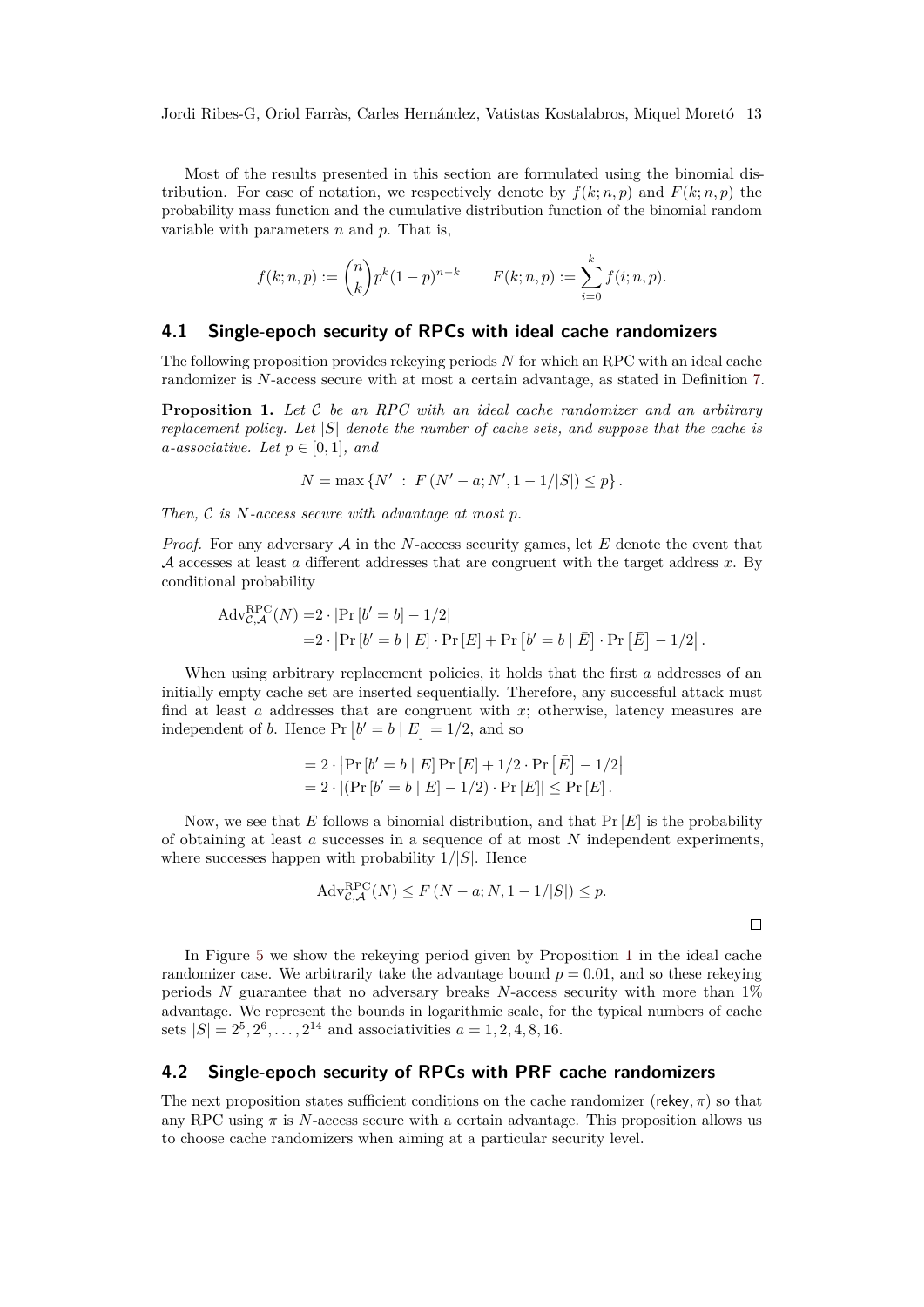<span id="page-13-0"></span>

**Figure 5:** Rekeying periods *N* so that C is *N*-access secure with advantage at most 0*.*01, where |*S*| denotes the number of cache sets and *a* the associativity.

<span id="page-13-1"></span>**Proposition 2.** Let  $N, \theta$  be positive integers, and let  $p, \varepsilon \in [0, 1]$ . Let (rekey,  $\pi$ ) be a cache *randomizer, and let* ( $\overline{\text{rekey}}, \overline{\pi}$ ) *be the ideal cache randomizer. Let*  $(C, \overline{C})$  *be identical RPCs except for their cache randomizers, which are (rekey,*  $\pi$ *) and (rekey,*  $\bar{\pi}$ *), respectively.* 

 $Suppose that C is N-access secure with advantage at most p against  $\theta$ -time adversary$ *saries, and that the randomization function*  $\pi$  *is*  $(N, \varepsilon)$ -pseudo-random against  $\theta$ -time *distinguishers. Then* C *is*  $N$ -access secure with advantage at most  $p + \varepsilon$  against  $\theta$ -time *adversaries.*

*Proof.* Build a  $\theta$ -time distinguisher *A* in the definition of  $(N, \varepsilon)$ -pseudo-random cache randomizer as follows. The distinguisher *A* receives as input a randomization function *f* and internally runs an *N*-access security experiment with *f*, simulating an arbitrary *θ*-time adversary A. If the outcome is  $b' = b$ , then A outputs 1, and otherwise it outputs 0. Since  $\pi$  is  $(N, \varepsilon)$ -pseudo-random,

$$
\left| \Pr_{k \leftarrow \text{rekey}()}[A^{\pi_k}(t) = 1] - \Pr_{f \stackrel{s}{\leftarrow} \mathcal{F}}[A^f(t) = 1] \right|
$$
  
= 
$$
\left| \Pr\left[b = b' \mid f = \pi_k\right] - \Pr\left[b = b' \mid f = \bar{\pi}_k\right] \right| \le \varepsilon
$$

 $\sup_{\mathcal{A}} \text{Pr}[b = b' \mid f = \pi_k] \leq \Pr[b = b' \mid f = \bar{\pi}_k] + \varepsilon$ , and  $\text{Adv}_{\mathcal{C},\mathcal{A}}^{\text{RPC}}(N) \leq \text{Adv}_{\mathcal{C},\mathcal{A}}^{\text{RPC}}(N) + \varepsilon$ .

# **4.3 Single-epoch security of RPCs under noise conditions**

The noiseless setting explored in Section [4.1](#page-12-1) may be the most conservative, and this assumption may make sense in contexts such as trusted execution environments [\[CKK](#page-18-9)<sup>+</sup>20]. In general, other system activity may introduce noise and add confusion to access-based attacks, on top of reducing the number of available attack accesses in an epoch.

To take into account the effect of noise on security, we can model noise as suggested in [\[PGGV21\]](#page-20-10). Concretely, we ideally assume that a ratio  $\rho \in [0,1)$  of the *N* accesses in the security game are noise accesses, so there are  $\rho N$  noise accesses (rounded down) and  $(1 - \rho)N$  adversarial accesses. We also assume that noise adds maximum confusion to the system by always making cache misses. Finally, we assume that noise accesses happen in a batch, with no adversarial accesses in-between, and only in successive steps around the challenge.

To properly analyze this setting, we can envision a security definition similar to Definition [7,](#page-8-1) where  $\rho N$  successive calls to Prime<sub>A<sub>*i,i*</sub> that are contiguous to the challenge</sub> are replaced by noise accesses. We call the corresponding security definition *N-access security under noise level ρ*.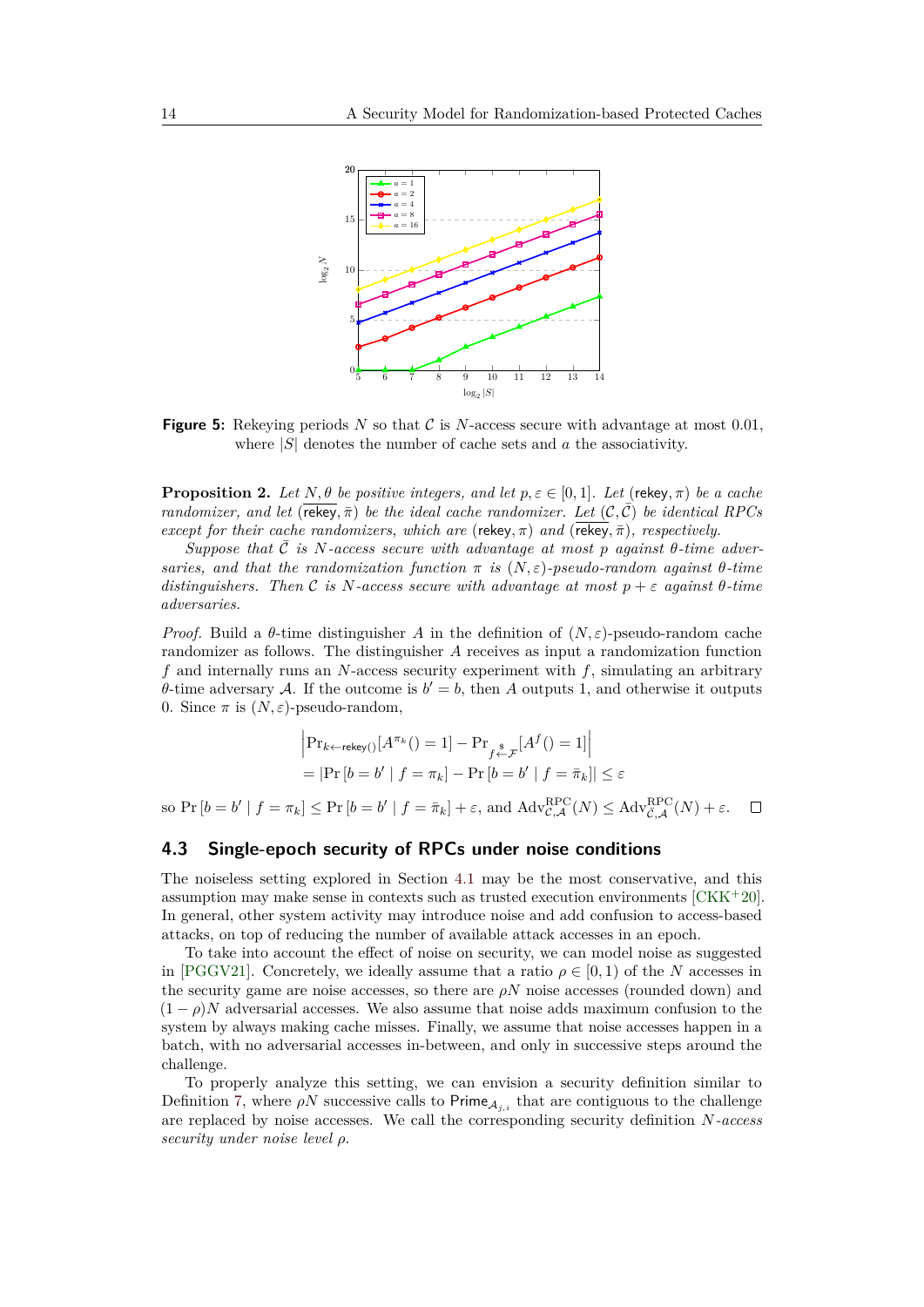Following our conservative approach to security, we consider that noise makes it impossible for the adversary to detect the challenge bit only when the target address evicts or is evicted by noise addresses. The effects of noise could be stronger for more restricted adversaries, as happens in [\[PGGV21\]](#page-20-10). For instance, our results would greatly improve if we considered that attacks always fail when at least one noise access is made to the cache set of the target address.

In this noise setting, we make an additional assumption on the replacement policy. We assume that *a* consecutive cache misses on a cache set evict all data from it. This is indeed the case for LRU, PLRU, FIFO, and other policies. Our results can be easily adapted to policies like Nehalem's MRU [\[AR20\]](#page-18-10), where 2*a* consecutive cache misses may instead be needed to evict a whole cache set.

The following proposition extends the result of Proposition [1,](#page-12-0) providing rekeying periods *N* for which an RPC with an ideal cache randomizer is *N*-access secure under noise level *ρ* with at most a certain advantage. The extension to PRF cache randomizers follows from Proposition [2,](#page-13-1) analogously to the noiseless case.

<span id="page-14-0"></span>**Proposition 3.** *Let* C *be an RPC with an ideal cache randomizer and a replacement policy of the form outlined above. Let* |*S*| *denote the number of cache sets, and suppose that the cache is a-associative. Let*  $p \in [0, 1]$ *, and* 

$$
N = \max \left\{ N' : \sum_{i=0}^{a-1} \sum_{j=a-i}^{(1-\rho)N'} f(i; \rho N', 1/|S|) \cdot f(j; (1-\rho)N', 1/|S|) \le p \right\}.
$$

*Then,* C *is N-access secure under noise level ρ with advantage at most p.*

*Proof.* For any adversary A in the security game, let E denote the event that the cache set of the target address is either accessed at least *a* times by noise accesses, or otherwise simply not filled during the game. If *E* happens, then A has no information on the challenge *b*, and so, as in the proof of Proposition [1,](#page-12-0)  $\text{Adv}_{\mathcal{C},\mathcal{A}}^{\rho\text{-noise-RPC}}(N) \leq \Pr(E)$ .

Now, for  $0 \leq i < \rho N$ , let  $E_i$  be the event that, during the security game, *i* of the noise accesses take place in the cache set of the target address. The result follows by conditioning on the events  $E_i$ , noting that  $Pr(E_i) = f(i; \rho N, 1/|S|)$ , and that

$$
\Pr(\bar{E}|E_i) \leq \begin{cases} \sum_{j=a-i}^{(1-\rho)N} f(j; (1-\rho)N, 1/|S|) & \text{if } i < a\\ 0 & \text{if } i \geq a. \end{cases}
$$

#### **4.4 Multi-epoch security of RPCs**

Following an argument of Abdalla and Bellare [\[AB00\]](#page-17-1), we can find an upper bound for the advantage of any finite-time adversary in breaking the multi-epoch security of an RPC. In this way, multi-epoch security is reduced to single-epoch security and the pseudorandomness of the rekeying algorithm. As explained in [\[AB00\]](#page-17-1), rekeying can have the effect of bringing significant and provable security gains, and in our case it can increase the time window where security is known to be enforced (see Section [5\)](#page-15-0).

<span id="page-14-1"></span>**Proposition 4** ([\[AB00\]](#page-17-1)). Let  $R, N, \theta$  be positive integers. Suppose an RPC C is N $access$  secure with advantage at most  $Adv_{\mathcal{C}}^{\text{RPC}}(N)$  against  $\theta$ -time adversaries, and that *its underlying rekeying algorithm* rekey *is*  $(R, \text{Adv}_{\text{rekey}}^{\text{PRG}}(R))$ -pseudo-random against  $\theta$ -time *distinguishers. Then,* C *is R-epoch N-access secure with advantage at most*

$$
\mathrm{Adv}_{\mathcal{C}}^{\mathrm{ME-RPC}}(R,N) \leq \mathrm{Adv}_{\mathrm{rekey}}^{\mathrm{PRG}}(R) + R \cdot \mathrm{Adv}_{\mathcal{C}}^{\mathrm{RPC}}(N)
$$

*against θ-time adversaries.*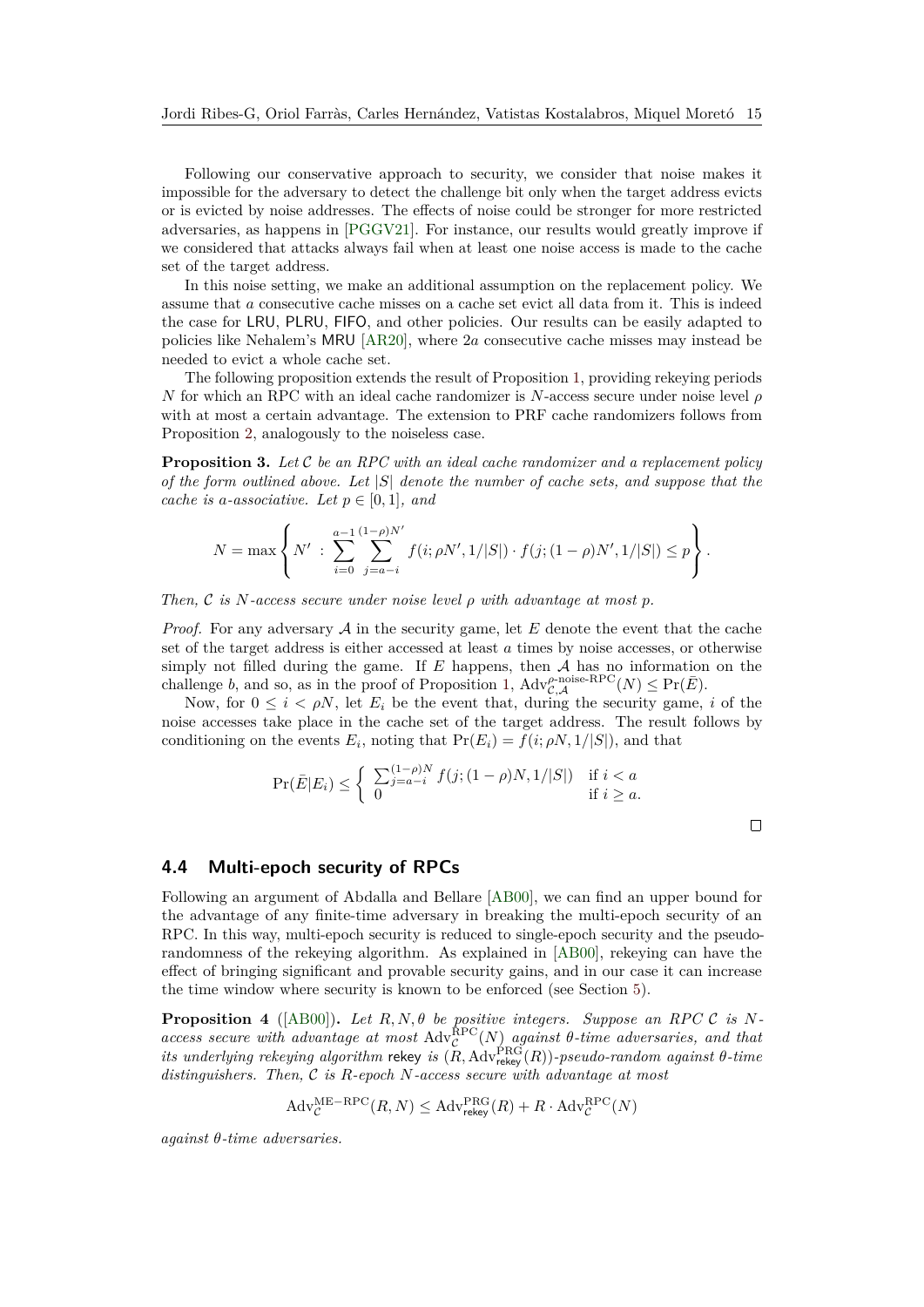# <span id="page-15-0"></span>**5 Experimental results**

In this section, we portrait how to apply the results of this article, as well as present a performance analysis using a cache simulator. The scripts used to compute the rekeying periods and number of epochs from the results of Section [4](#page-11-0) have been made available at <https://doi.org/10.5281/zenodo.6397296>.

To present an application case, we choose the L3 cache of an Intel® Core i7-8700K (Coffee Lake) commodity processor [\[AR20\]](#page-18-10). This LLC is 12MB in size, it has associativity  $a = 16$ , a total of 12 slices, and 1024 cache sets per slice. The number of cache sets is then  $|S| = 12 \cdot 1024 = 12288.$ 

### **5.1 Application case**

Suppose we want to use an RPC to hamper access-based attacks with advantage larger than 1% in this LLC in the noiseless scenario. According to Proposition [1,](#page-12-0) assuming an ideal cache randomizer, the corresponding RPC is 100532-access secure with advantage at most 0.01. This means that a rekeying period of  $N = 100532$  prevents single-epoch attacks with advantage larger than  $p = 0.01$ .

In the noise scenario, the rekeying period can slightly increase. In our results, this effect is only noticeable for large noise levels *ρ*. For example, according to Proposition [3](#page-14-0) in order to guarantee that no attack has at most 1% advantage, our rekeying period rises from  $N = 100532$  in the noiseless setting to  $N = 106963$  for noise level  $\rho = 0.9$ . Or, in the case we want to guarantee no attack succeeds with more than 10% advantage, our rekeying period rises from  $N = 136832$  in the noiseless setting to  $N = 159006$  for noise level  $\rho = 0.9$ .

The ideal cache randomizer assumption can be lifted by virtue of Proposition [2.](#page-13-1) For example, if we take as cache randomizer a pseudo-random function that is (100532*,* 0*.*04) pseudo-random (according to Definition [9\)](#page-11-1), the corresponding RPC is 100532-access secure with advantage at most  $p = 0.05$ . That is, a rekeying period of  $N = 100532$  guarantees that any single-epoch attack has at most 5% advantage. Similarly, this RPC is 106963-access secure under noise level  $\rho = 0.9$  with advantage at most  $p = 0.05$ .

To illustrate the multi-epoch case, take the number of epochs  $R = 10$ , and assume that the used rekeying algorithm rekey is (10*,* 10−<sup>5</sup> )-pseudo-random. If the employed cache randomizer is (78705*,* 4 · 10<sup>−</sup><sup>3</sup> )-pseudo-random, then the considered RPC is 78705-access secure with advantage at most  $4.999 \cdot 10^{-3}$ . By Proposition [4,](#page-14-1) the considered RPC is 10-epoch 78705-access secure with advantage at most  $10^{-5} + 10 \cdot (4.999 \cdot 10^{-3}) = 0.05$ . Hence, security is extended to  $R \cdot N = 787050$  accesses.

The pseudo-randomness of the underlying rekeying algorithm can have a big impact on security across epochs. For instance, assume instead that the used cache randomizer is (63486*,* 4 · 10<sup>−</sup><sup>4</sup> )-pseudo-random. Then, we can extend the same security guarantees to  $R = 100$  epochs of  $N = 63486$  accesses long. That is, to  $R \cdot N = 6348600$  accesses.

### **5.2 Performance analysis**

We have used Champsim, a trace-based simulator with a detailed cache model [\[Cha\]](#page-18-11), to evaluate the impact of the rekeying period on the CPU's performance. We use this simulator to model the LLC of the Intel® Core i7-8700K (Coffee Lake) processor. Concretely, we model a cache with  $1024 \cdot 16$  sets, 16 ways, and a cache set size of 64 bytes. In our simulation we choose the PLRU replacement policy, which is common in LLCs. In our cache setup, as in the modeled processor, the L1 and L2 private caches have 8 ways, and 64 and 1024 cache sets, respectively.

As workload, we use traces of the SPEC2006 bechmark suite. To model randomized caches, we use an xor-based parametric randomization function [\[THAC18\]](#page-21-6), and vary the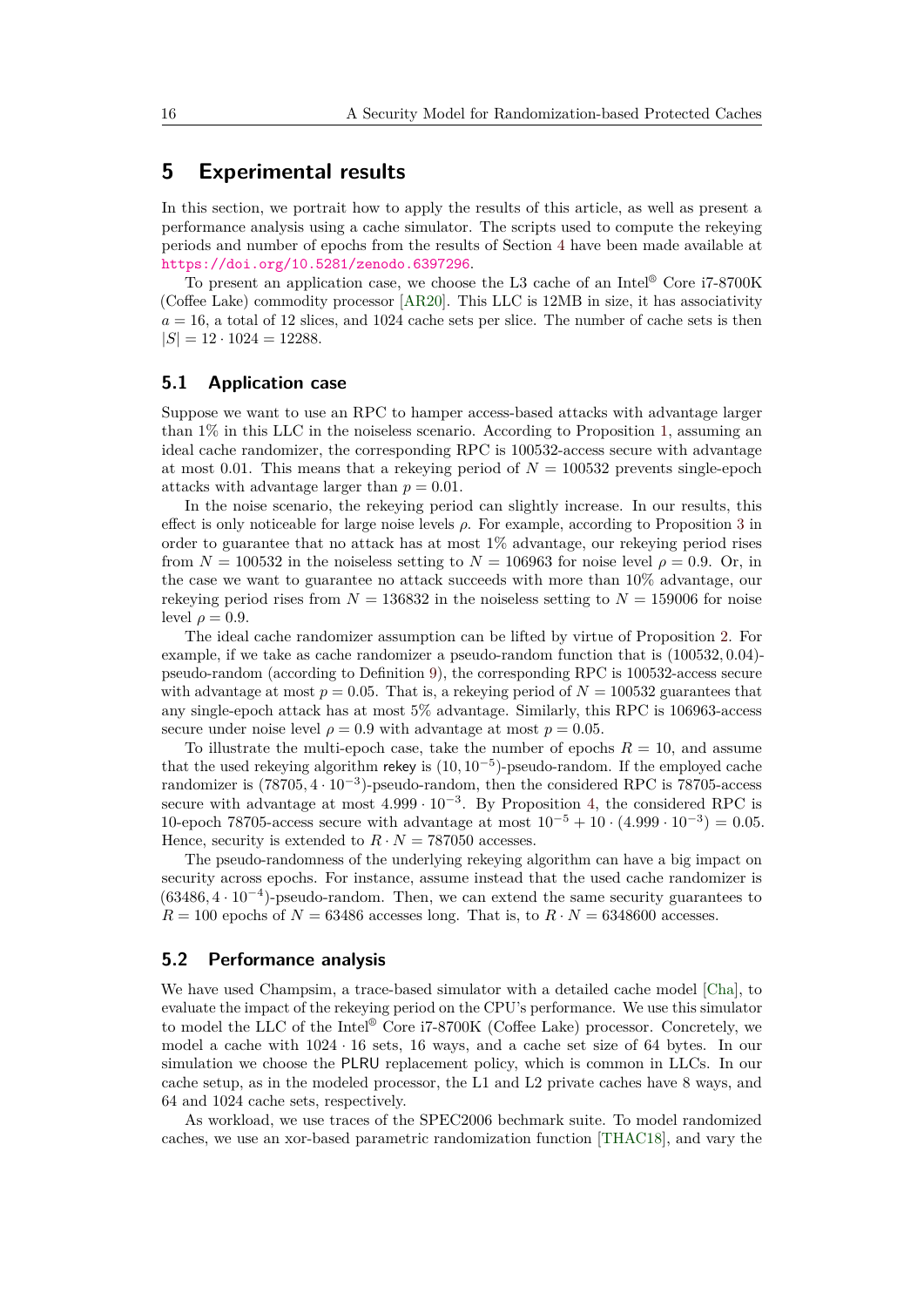encription key every time we reach the number of accesses to the LLC dictated by the rekeying period.

Figure [6](#page-16-1) shows the instructions per cycle (IPC) of each workload for a randomized cache setup, normalized to a cache system without randomization. To measure the impact of the rekeying period, we show results for rekeying periods ranging from just 100 acceses to 160000 accesses. As shown in Figure [6,](#page-16-1) the impact of rekeying very frequently can be severe for some workloads. For instance, for the mcf workload, performance is slowed down by 37% with a rekey period of 100 accesses, and only by 13*.*9% when using a rekeying period of 160000 accesses. On the contrary, other workloads like perlbench or exchange2 have a negligible impact in performance. Interestingly, results for fotonik3D are better with randomization, and benefit from the cache remapping ability to remove pathological conflict misses.

<span id="page-16-1"></span>

**Figure 6:** Instructions per Cycle (IPC), normalized to a cache system without randomization for different rekeying periods.

In general, the impact of rekeying is not very significant when using large rekeying periods. In average, the performance is slowed down by 4*.*80%, 4*.*00%, 1*.*90%, and 1*,* 5% for rekeying periods of 100, 1000, 100000, and 160000, respectively.

# <span id="page-16-0"></span>**6 Conclusions and further work**

In this paper, we formally define and analyze the security of randomization-based protected caches (RPCs). We provide a security definition for RPCs, called *N*-access security, that protects against access-based attacks to a single target address in one epoch in the setting where a rekeying period  $N$  is set. Additionally, we provide results that allow to calibrate the rekeying period *N*, the cache randomizer, and the rekeying algorithm in order to obtain specific security guarantees. Hence, the present work shows that it is possible to formalize security for RPCs, and that doing so allows for robust constructions and security claims. The obtained results are also extended to a scenario with noise conditions, and we give tools to quantify security across multiple epochs. Our approach improves on previous work by precisely characterizing security, and by providing formal proofs of the security of RPCs for chosen parameters.

We next highlight a few suggestions for further research in the line of this article.

A first extension of this work would be to consider RPCs that work over skewed caches. Skewed RPCs [\[Qur19,](#page-21-3) [WUG](#page-22-1)<sup>+</sup>19] use skewed caches [\[SSW14,](#page-21-9) [Sez93\]](#page-21-8) to introduce additional true randomness in the access function, and this is seen to substantially improve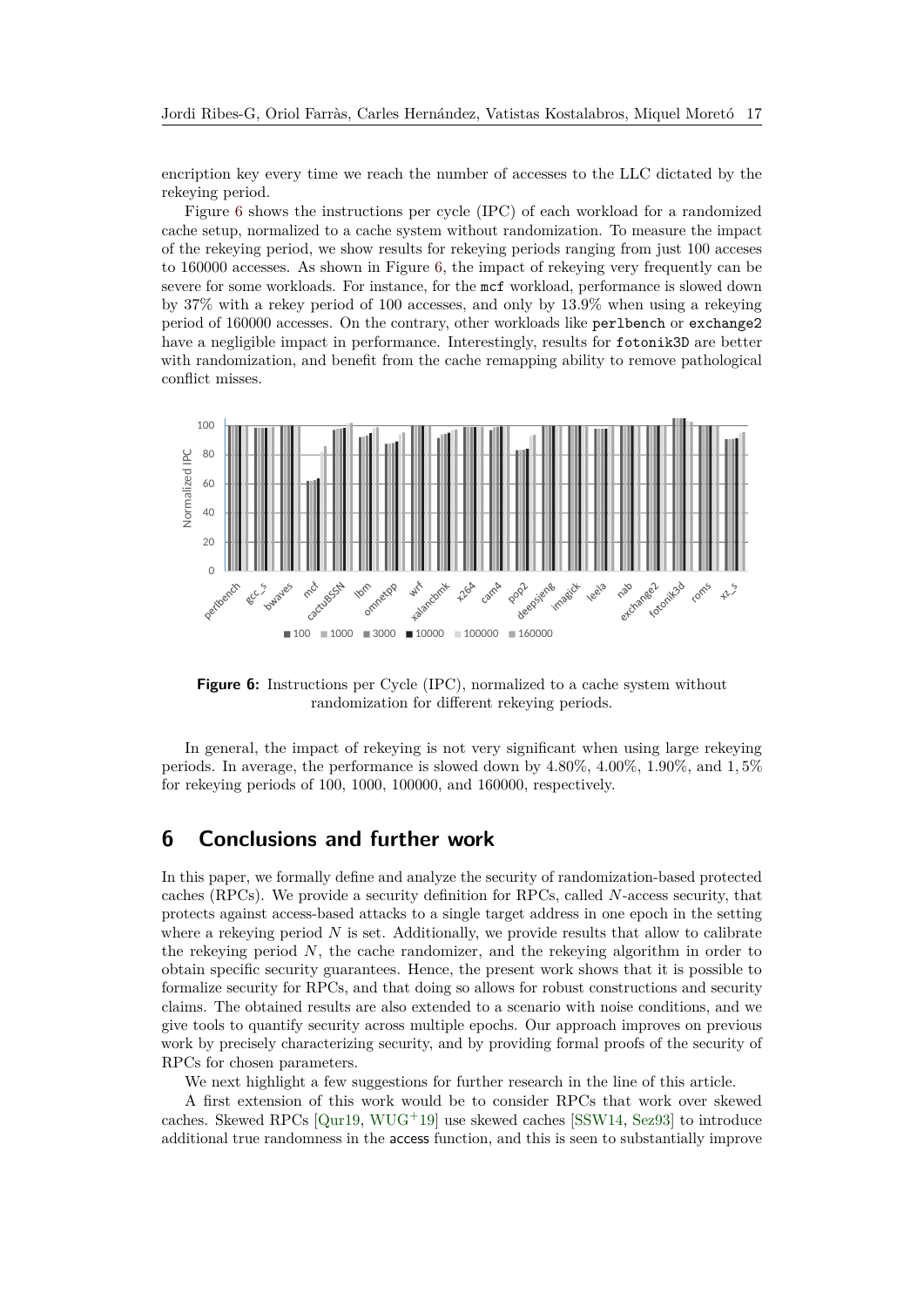security against known attacks [\[PGGV21\]](#page-20-10). Whilst our security definition applies to skewed RPCs, our security analysis does not account for randomness in the cache system. In particular, it would be interesting to observe how this randomness improves the rekeying period of RPCs.

Another path to take is to improve the provided bounds. Tighter lower bounds could probably be found, especially for the  $RP =$  RAND case and the noise scenario, by carrying a more involved probability analysis or considering different threat models.

Variants of our security definitions could also be explored. While our *N*-access security definition is rather general and applies to all state-of-the-art RPCs, it only concerns detecting accesses to a single target address through access-based attacks. It is possible to study the multi-target case, adapting the security definition so that the goal of the adversary is to detect accesses to one, some or all target addresses. The results obtained for the single-target case could be of use in reductions from multi-target cases. Different attacker objectives could be considered as well, for instance learning an eviction set of a target address.

It is possible to develop a similar analysis to the one presented here for security against other attacks that require more privileges from the attacker, particularly in the case of timing-based attacks [\[LWML16\]](#page-20-5). These attacks assume that the attacker can test whether an access to the target address hits or misses before being presented the challenge. Analyzing this case would require modifying the game in the security definition, and the derived rekeying periods would be smaller due to the increased abilities of the adversary.

Finally, recent work such as ClepsydraCache  $[TNF^+21]$  $[TNF^+21]$  or Entropy-Shield  $[DMR^+20]$  $[DMR^+20]$ considers additional techniques on top of randomization, such as time-to-live features or noise. One could attempt to follow the line of the present work, and provide a formal analysis that allows to assess the impact of these auxiliary techniques on security.

# **Acknowledgements**

This research was supported by the European Union Regional Development Fund within the framework of the ERDF Operational Program of Catalonia 2014-2020 with a grant of 50% of the total cost eligible, under the DRAC project [001-P-001723], and by the Spanish Government, under the CONSENT project [RTI2018-095094-B-C21]. Carles Hernández is partially supported by Spanish Ministry of Science, Innovation and Universities under "Ramón y Cajal", fellowship No. RYC2020-030685-I. Vatistas Kostalabros is partially supported by the Agency for Management of University and Research Grants (AGAUR) of the Government of Catalonia, under "Ajuts per a la contractació de personal investigador novell", fellowship No. 2019FI B01274. Miquel Moretó is partially supported by the Spanish Ministry of Economy, Industry and Competitiveness under "Ramón y Cajal", fellowship No. RYC-2016-21104.

# **References**

- <span id="page-17-1"></span>[AB00] Michel Abdalla and Mihir Bellare. Increasing the lifetime of a key: a comparative analysis of the security of re-keying techniques. In *International Conference on the Theory and Application of Cryptology and Information Security*, pages 546–559. Springer, 2000.
- <span id="page-17-0"></span>[And19] Ruth Anderson. CSE 351: The hardware/software interface. Lecture notes: Virtual memory III, May 2019.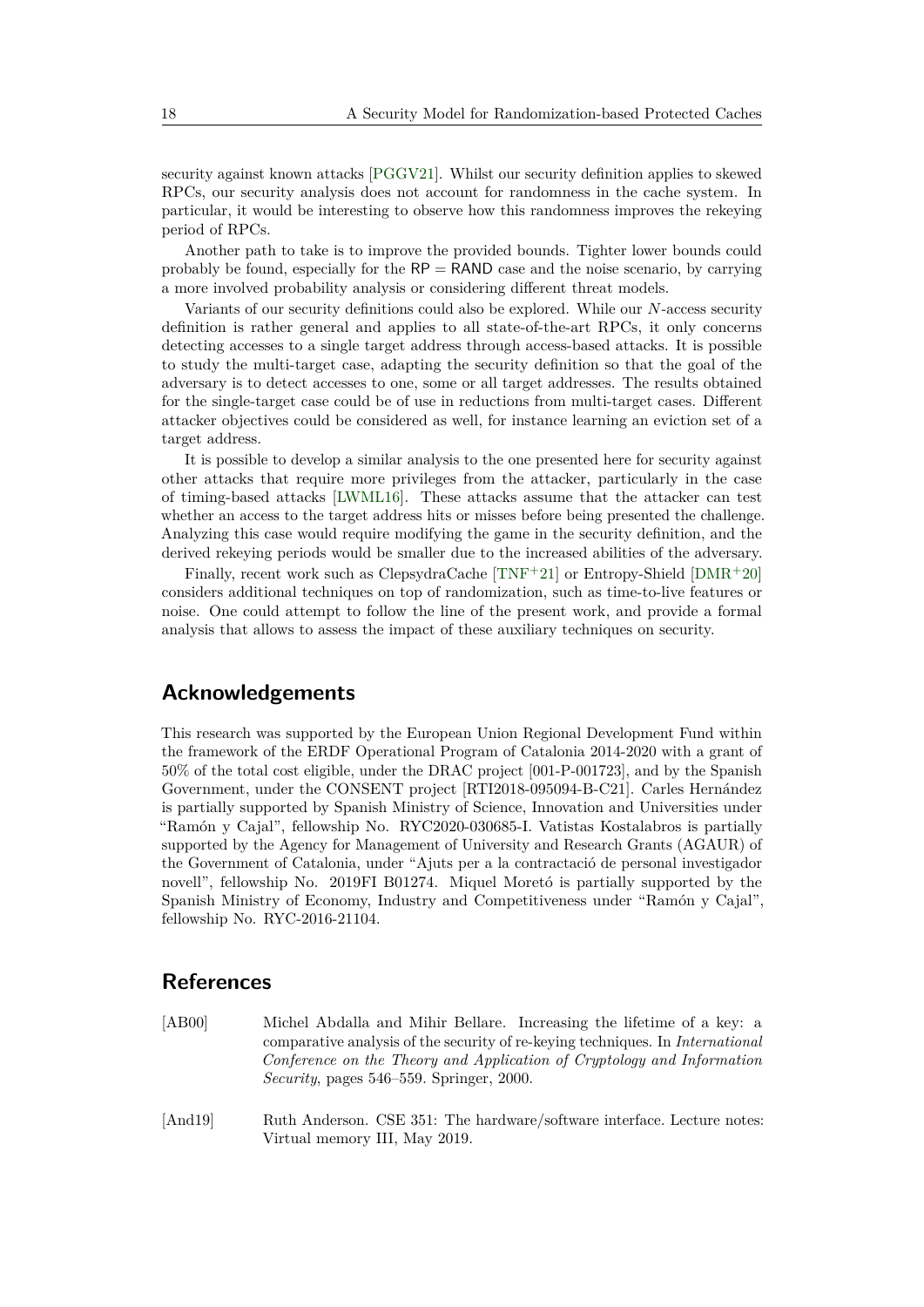- <span id="page-18-10"></span>[AR20] Andreas Abel and Jan Reineke. nanobench: A low-overhead tool for running microbenchmarks on x86 systems. In *2020 IEEE International Symposium on Performance Analysis of Systems and Software (ISPASS)*, August 2020.
- <span id="page-18-4"></span>[BDY+20] Thomas Bourgeat, Jules Drean, Yuheng Yang, Lillian Tsai, Joel Emer, and Mengjia Yan. Casa: End-to-end quantitative security analysis of randomly mapped caches. In *53rd Annual IEEE/ACM International Symposium on Microarchitecture, MICRO 2020, Athens, Greece, October 17-21, 2020*, pages 1110–1123. IEEE, 2020.
- <span id="page-18-2"></span>[Ber05] Daniel J. Bernstein. Cache-timing attacks on AES, 2005.
- <span id="page-18-6"></span>[BGS+20] Rahul Bodduna, Vinod Ganesan, Patanjali SLPSK, Kamakoti Veezhinathan, and Chester Rebeiro. Brutus: Refuting the security claims of the cache timing randomization countermeasure proposed in CEASER. *IEEE Comput. Archit. Lett.*, 19(1):9–12, 2020.
- <span id="page-18-7"></span>[BKR98] Mihir Bellare, Ted Krovetz, and Phillip Rogaway. Luby-rackoff backwards: Increasing security by making block ciphers non-invertible. In *International Conference on the Theory and Applications of Cryptographic Techniques*, pages 266–280. Springer, 1998.
- <span id="page-18-3"></span>[BM06] Joseph Bonneau and Ilya Mironov. Cache-collision timing attacks against aes. In Louis Goubin and Mitsuru Matsui, editors, *Cryptographic Hardware and Embedded Systems - CHES 2006*, Berlin, Heidelberg, 2006. Springer Berlin Heidelberg.
- <span id="page-18-8"></span>[BRS<sup>+</sup>10] Lawrence Bassham, Andrew Rukhin, Juan Soto, James Nechvatal, Miles Smid, Stefan Leigh, M Levenson, M Vangel, Nathanael Heckert, and D Banks. A statistical test suite for random and pseudorandom number generators for cryptographic applications, September 2010.
- <span id="page-18-0"></span>[BSN<sup>+</sup>19] Atri Bhattacharyya, Alexandra Sandulescu, Matthias Neugschwandtner, Alessandro Sorniotti, Babak Falsafi, Mathias Payer, and Anil Kurmus. SMoTherSpectre: Exploiting speculative execution through port contention. In Lorenzo Cavallaro, Johannes Kinder, XiaoFeng Wang, and Jonathan Katz, editors, *ACM CCS 2019*, pages 785–800. ACM Press, November 2019.
- <span id="page-18-11"></span>[Cha] Champsim simulator, available at [https://github.com/ChampSim/](https://github.com/ChampSim/ChampSim) [ChampSim](https://github.com/ChampSim/ChampSim).
- <span id="page-18-9"></span>[CKK<sup>+</sup>20] Somnath Chakrabarti, Thomas Knauth, Dmitrii Kuvaiskii, Michael Steiner, and Mona Vij. Chapter 8 - trusted execution environment with intel sgx. In Xiaoqian Jiang and Haixu Tang, editors, *Responsible Genomic Data Sharing*, pages 161–190. Academic Press, 2020.
- <span id="page-18-1"></span>[CVS<sup>+</sup>19] Claudio Canella, Jo Van Bulck, Michael Schwarz, Moritz Lipp, Benjamin von Berg, Philipp Ortner, Frank Piessens, Dmitry Evtyushkin, and Daniel Gruss. A systematic evaluation of transient execution attacks and defenses. In Nadia Heninger and Patrick Traynor, editors, *USENIX Security 2019*, pages 249–266. USENIX Association, August 2019.
- <span id="page-18-5"></span>[DJL<sup>+</sup>12] Leonid Domnitser, Aamer Jaleel, Jason Loew, Nael B. Abu-Ghazaleh, and Dmitry Ponomarev. Non-monopolizable caches: Low-complexity mitigation of cache side channel attacks. *ACM Trans. Archit. Code Optim.*, 8(4):35:1– 35:21, 2012.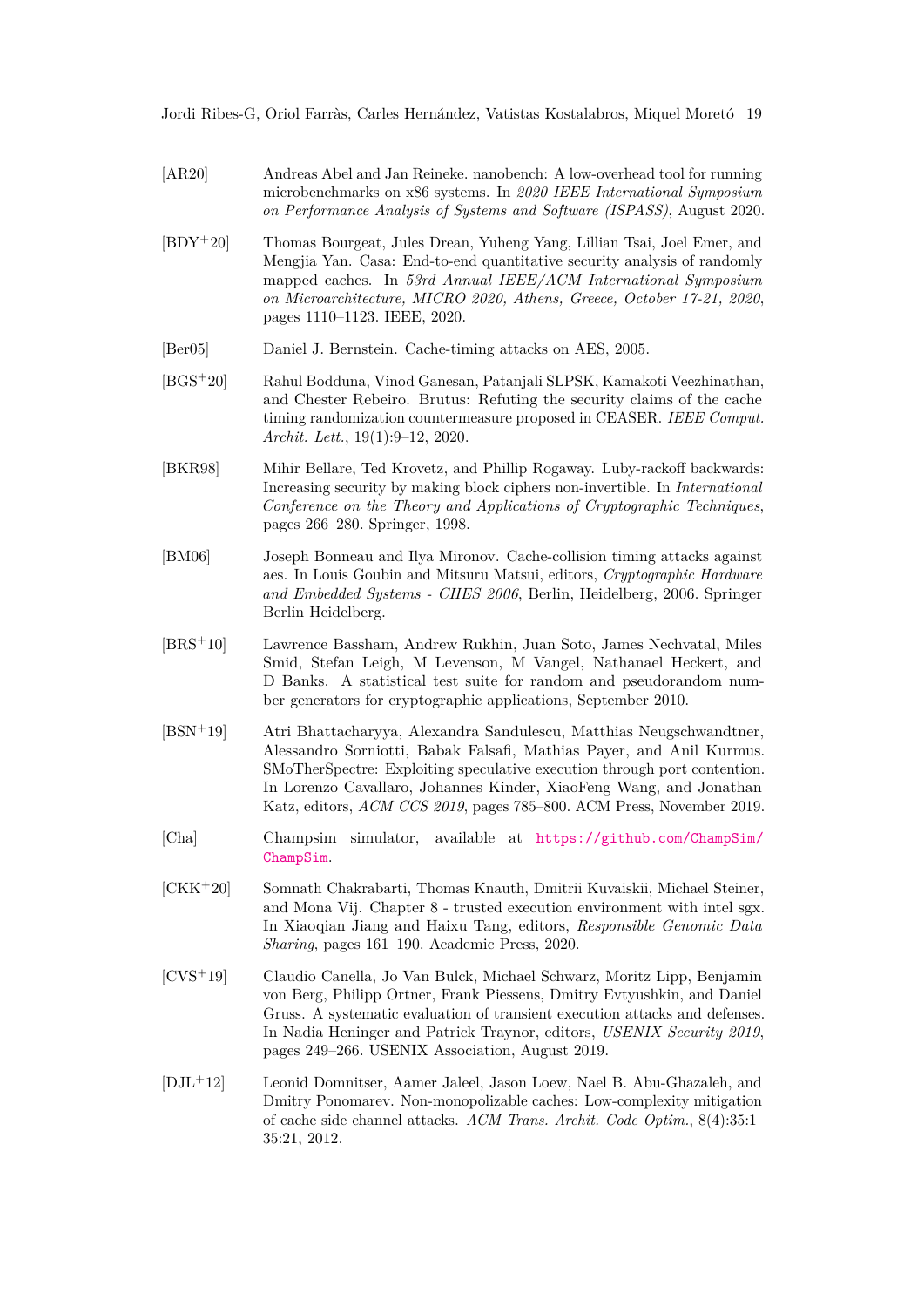- <span id="page-19-6"></span>[DKMPHL20] Max Doblas, Ioannis-Vatistas Kostalabros, Miquel Moreto Planas, and Carles Hernández Luz. Enabling hardware randomization across the cache hierarchy in Linux-Class processors. In *Fourth Workshop on Computer Architecture Research with RISC-V (CARRV 2020): Virtual Workshop, Friday, May 29th, 2020: co-located with ISCA 2020*, pages 1–7, 2020.
- <span id="page-19-10"></span>[DMR+20] Abhijitt Dhavlle, Raj Mehta, Setareh Rafatirad, Houman Homayoun, and Sai Manoj Pudukotai Dinakarrao. Entropy-shield: Side-channel entropy maximization for timing-based side-channel attacks. In *21st International Symposium on Quality Electronic Design, ISQED 2020, Santa Clara, CA, USA, March 25-26, 2020*, pages 161–166. IEEE, 2020.
- <span id="page-19-5"></span>[DXS20] Shuwen Deng, Wenjie Xiong, and Jakub Szefer. *A Benchmark Suite for Evaluating Caches' Vulnerability to Timing Attacks*, page 683–697. Association for Computing Machinery, 2020.
- <span id="page-19-8"></span>[GGM86] Oded Goldreich, Shafi Goldwasser, and Silvio Micali. How to construct random functions. *J. ACM*, 33(4):792–807, aug 1986.
- <span id="page-19-1"></span>[GMF+16] Daniel Gruss, Clémentine Maurice, Anders Fogh, Moritz Lipp, and Stefan Mangard. Prefetch side-channel attacks: Bypassing SMAP and kernel ASLR. In Edgar R. Weippl, Stefan Katzenbeisser, Christopher Kruegel, Andrew C. Myers, and Shai Halevi, editors, *ACM CCS 2016*, pages 368–379. ACM Press, October 2016.
- <span id="page-19-3"></span>[GMWM16] Daniel Gruss, Clémentine Maurice, Klaus Wagner, and Stefan Mangard. Flush+flush: A fast and stealthy cache attack. In Juan Caballero, Urko Zurutuza, and Ricardo J. Rodríguez, editors, *Detection of Intrusions and Malware, and Vulnerability Assessment - 13th International Conference, DIMVA 2016, San Sebastián, Spain, July 7-8, 2016, Proceedings*, volume 9721 of *LNCS*, pages 279–299. Springer, 2016.
- <span id="page-19-2"></span>[GRB<sup>+</sup>17] Ben Gras, Kaveh Razavi, Erik Bosman, Herbert Bos, and Cristiano Giuffrida. ASLR on the line: Practical cache attacks on the MMU. In *24th Annual Network and Distributed System Security Symposium, NDSS 2017, San Diego, California, USA, February 26 - March 1, 2017*. The Internet Society, 2017.
- <span id="page-19-9"></span>[HWKS98] Chris Hall, David Wagner, John Kelsey, and Bruce Schneier. Building prfs from prps. In *Annual International Cryptology Conference*, pages 370–389. Springer, 1998.
- <span id="page-19-0"></span>[IGI<sup>+</sup>16] Mehmet Sinan Inci, Berk Gülmezoglu, Gorka Irazoqui, Thomas Eisenbarth, and Berk Sunar. Cache attacks enable bulk key recovery on the cloud. In Benedikt Gierlichs and Axel Y. Poschmann, editors, *CHES 2016*, volume 9813 of *LNCS*, pages 368–388. Springer, Heidelberg, August 2016.
- <span id="page-19-4"></span>[KHF<sup>+</sup>19] Paul Kocher, Jann Horn, Anders Fogh, Daniel Genkin, Daniel Gruss, Werner Haas, Mike Hamburg, Moritz Lipp, Stefan Mangard, Thomas Prescher, Michael Schwarz, and Yuval Yarom. Spectre attacks: Exploiting speculative execution. In *2019 IEEE Symposium on Security and Privacy*, pages 1–19. IEEE Computer Society Press, May 2019.
- <span id="page-19-7"></span>[KLA<sup>+</sup>18] Vladimir Kiriansky, Ilia A. Lebedev, Saman P. Amarasinghe, Srinivas Devadas, and Joel S. Emer. DAWG: A defense against cache timing attacks in speculative execution processors. In *51st Annual IEEE/ACM*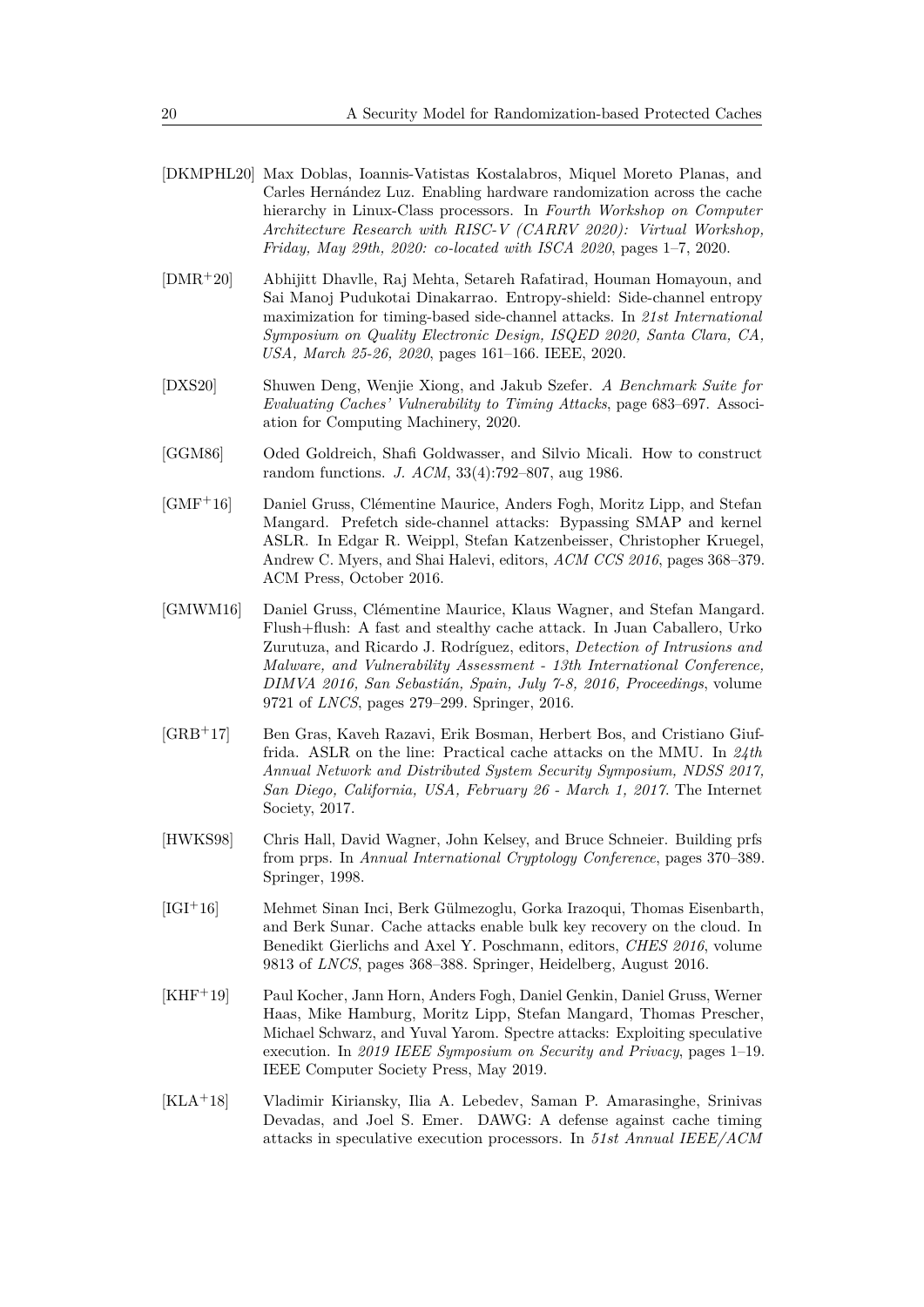*International Symposium on Microarchitecture, MICRO 2018, Fukuoka, Japan, October 20-24, 2018*, pages 974–987. IEEE Computer Society, 2018.

- <span id="page-20-8"></span>[LL14] Fangfei Liu and Ruby B. Lee. Random fill cache architecture. In *47th Annual IEEE/ACM International Symposium on Microarchitecture, MICRO 2014, Cambridge, United Kingdom, December 13-17, 2014*, pages 203–215. IEEE Computer Society, 2014.
- <span id="page-20-4"></span>[LSG+18] Moritz Lipp, Michael Schwarz, Daniel Gruss, Thomas Prescher, Werner Haas, Anders Fogh, Jann Horn, Stefan Mangard, Paul Kocher, Daniel Genkin, Yuval Yarom, and Mike Hamburg. Meltdown: Reading kernel memory from user space. In William Enck and Adrienne Porter Felt, editors, *USENIX Security 2018*, pages 973–990. USENIX Association, August 2018.
- <span id="page-20-5"></span>[LWML16] Fangfei Liu, Hao Wu, Kenneth Mai, and Ruby B. Lee. Newcache: Secure cache architecture thwarting cache side-channel attacks. *IEEE Micro*, 36(5):8–16, 2016.
- <span id="page-20-0"></span>[LYG+15] Fangfei Liu, Yuval Yarom, Qian Ge, Gernot Heiser, and Ruby B. Lee. Lastlevel cache side-channel attacks are practical. In *2015 IEEE Symposium on Security and Privacy*, pages 605–622. IEEE Computer Society Press, May 2015.
- <span id="page-20-2"></span>[Mon18] John V. Monaco. SoK: Keylogging side channels. In *2018 IEEE Symposium on Security and Privacy*, pages 211–228. IEEE Computer Society Press, May 2018.
- <span id="page-20-3"></span>[MWS<sup>+</sup>17] Clémentine Maurice, Manuel Weber, Michael Schwarz, Lukas Giner, Daniel Gruss, Carlo Alberto Boano, Stefan Mangard, and Kay Römer. Hello from the other side: SSH over robust cache covert channels in the cloud. In *NDSS 2017*. The Internet Society, February / March 2017.
- <span id="page-20-1"></span>[OKSK15] Yossef Oren, Vasileios P. Kemerlis, Simha Sethumadhavan, and Angelos D. Keromytis. The spy in the sandbox: Practical cache attacks in JavaScript and their implications. In Indrajit Ray, Ninghui Li, and Christopher Kruegel, editors, *ACM CCS 2015*, pages 1406–1418. ACM Press, October 2015.
- <span id="page-20-7"></span>[OST06] Dag Arne Osvik, Adi Shamir, and Eran Tromer. Cache attacks and countermeasures: The case of AES. In David Pointcheval, editor, *CT-RSA 2006*, volume 3860 of *LNCS*, pages 1–20. Springer, Heidelberg, February 2006.
- <span id="page-20-6"></span>[Per05] Colin Percival. Cache missing for fun and profit, 2005.
- <span id="page-20-10"></span>[PGGV21] Antoon Purnal, Lukas Giner, Daniel Gruss, and Ingrid Verbauwhede. Systematic analysis of randomization-based protected cache architectures. In *42th IEEE Symposium on Security and Privacy*, volume 5, 2021.
- <span id="page-20-11"></span>[QBBC09] Eduardo Quiñones, Emery D. Berger, Guillem Bernat, and Francisco J. Cazorla. Using randomized caches in probabilistic real-time systems. In *21st Euromicro Conference on Real-Time Systems, ECRTS 2009, Dublin, Ireland, July 1-3, 2009*, pages 129–138. IEEE Computer Society, 2009.
- <span id="page-20-9"></span>[Qur18] Moinuddin K. Qureshi. CEASER: mitigating conflict-based cache attacks via encrypted-address and remapping. In *51st Annual IEEE/ACM International Symposium on Microarchitecture, MICRO 2018, Fukuoka, Japan, October 20-24, 2018*, pages 775–787. IEEE Computer Society, 2018.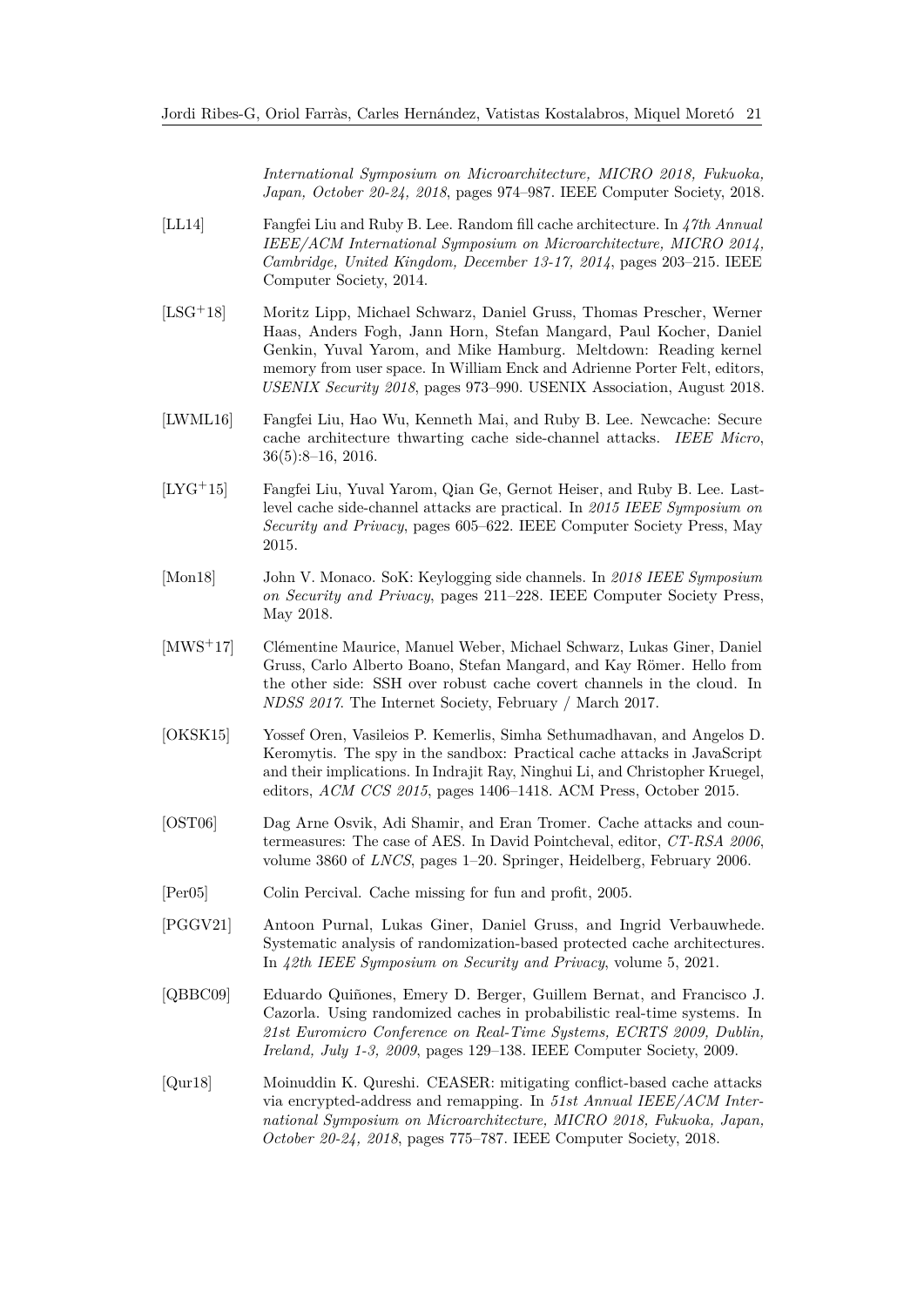<span id="page-21-3"></span>

| [Qur19] | Moinuddin K. Qureshi. New attacks and defense for encrypted-address     |
|---------|-------------------------------------------------------------------------|
|         | cache. In Srilatha Bobbie Manne, Hillery C. Hunter, and Erik R. Altman, |
|         | editors, Proceedings of the 46th International Symposium on Computer    |
|         | Architecture, ISCA 2019, Phoenix, AZ, USA, June 22-26, 2019, pages      |
|         | 360–371. ACM, 2019.                                                     |

- <span id="page-21-7"></span>[RGFH+22] Jordi Ribes-González, Oriol Farràs, Carles Hernández, Vatistas Kostalabros, and Miquel Moretó. A security model for randomization-based protected caches. Cryptology ePrint Archive, Report 2022/440, 2022.
- <span id="page-21-10"></span>[Sar19] John Sarraillé. Operating systems I: CS 3750. Lecture notes: Main memory. Chapter nine, June 2019.
- <span id="page-21-8"></span>[Sez93] André Seznec. A case for two-way skewed-associative caches. In Alan Jay Smith, editor, *Proceedings of the 20th Annual International Symposium on Computer Architecture, San Diego, CA, USA, May 1993*, pages 169–178. ACM, 1993.
- <span id="page-21-0"></span>[SLG+18] Michael Schwarz, Moritz Lipp, Daniel Gruss, Samuel Weiser, Clémentine Maurice, Raphael Spreitzer, and Stefan Mangard. KeyDrown: Eliminating software-based keystroke timing side-channel attacks. In *NDSS 2018*. The Internet Society, February 2018.
- <span id="page-21-9"></span>[SSW14] Somayeh Sardashti, André Seznec, and David A. Wood. Skewed compressed caches. In *47th Annual IEEE/ACM International Symposium on Microarchitecture, MICRO 2014, Cambridge, United Kingdom, December 13-17, 2014*, pages 331–342. IEEE Computer Society, 2014.
- <span id="page-21-2"></span>[SWG<sup>+</sup>17] Michael Schwarz, Samuel Weiser, Daniel Gruss, Clémentine Maurice, and Stefan Mangard. Malware guard extension: Using SGX to conceal cache attacks. *CoRR*, abs/1702.08719, 2017.
- <span id="page-21-6"></span>[THAC18] David Trilla, Carles Hernández, Jaume Abella, and Francisco J. Cazorla. Cache side-channel attacks and time-predictability in high-performance critical real-time systems. In *Proceedings of the 55th Annual Design Automation Conference, DAC 2018, San Francisco, CA, USA, June 24-29, 2018*, pages 98:1–98:6. ACM, 2018.
- <span id="page-21-11"></span>[TNF<sup>+</sup>21] Jan Philipp Thoma, Christian Niesler, Dominic A. Funke, Gregor Leander, Pierre Mayr, Nils Pohl, Lucas Davi, and Tim Güneysu. Clepsydracache preventing cache attacks with time-based evictions. *CoRR*, abs/2104.11469, 2021.
- <span id="page-21-4"></span>[VKM19] Pepe Vila, Boris Köpf, and José F. Morales. Theory and practice of finding eviction sets. In *2019 IEEE Symposium on Security and Privacy*, pages 39–54. IEEE Computer Society Press, May 2019.
- <span id="page-21-1"></span>[VMW<sup>+</sup>18] Jo Van Bulck, Marina Minkin, Ofir Weisse, Daniel Genkin, Baris Kasikci, Frank Piessens, Mark Silberstein, Thomas F. Wenisch, Yuval Yarom, and Raoul Strackx. Foreshadow: Extracting the keys to the intel SGX kingdom with transient out-of-order execution. In William Enck and Adrienne Porter Felt, editors, *USENIX Security 2018*, pages 991–1008. USENIX Association, August 2018.
- <span id="page-21-5"></span>[WL07] Zhenghong Wang and Ruby B. Lee. New cache designs for thwarting software cache-based side channel attacks. In Dean M. Tullsen and Brad Calder, editors, *34th International Symposium on Computer Architecture*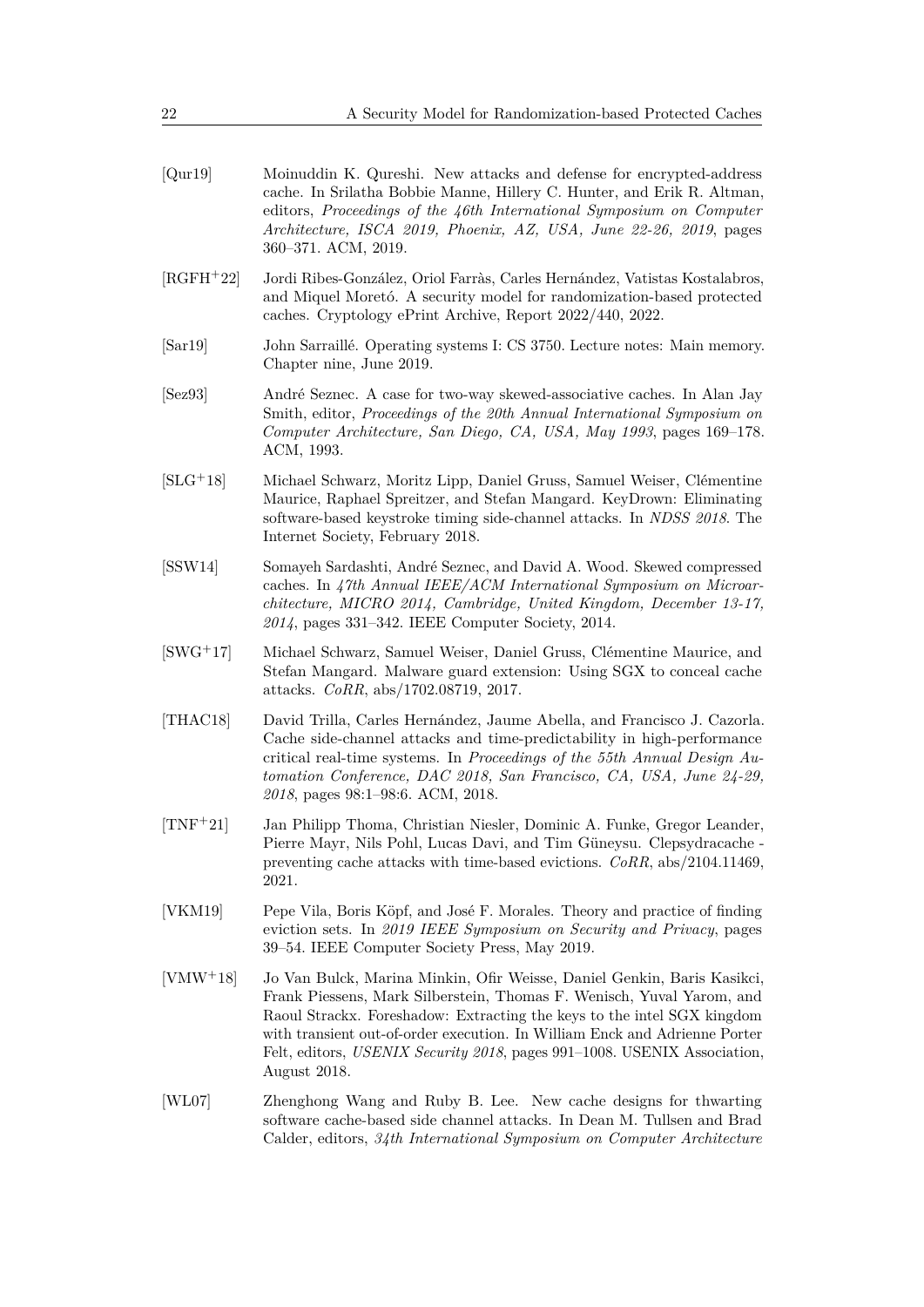*(ISCA 2007), June 9-13, 2007, San Diego, California, USA*, pages 494–505. ACM, 2007.

- <span id="page-22-1"></span>[WUG+19] Mario Werner, Thomas Unterluggauer, Lukas Giner, Michael Schwarz, Daniel Gruss, and Stefan Mangard. ScatterCache: Thwarting cache attacks via cache set randomization. In Nadia Heninger and Patrick Traynor, editors, *USENIX Security 2019*, pages 675–692. USENIX Association, August 2019.
- <span id="page-22-2"></span>[YCJQ18] Vinson Young, Chia-Chen Chou, Aamer Jaleel, and Moinuddin K. Qureshi. ACCORD: enabling associativity for gigascale DRAM caches by coordinating way-install and way-prediction. In Murali Annavaram, Timothy Mark Pinkston, and Babak Falsafi, editors, *45th ACM/IEEE Annual International Symposium on Computer Architecture, ISCA 2018, Los Angeles, CA, USA, June 1-6, 2018*, pages 328–339. IEEE Computer Society, 2018.
- <span id="page-22-0"></span>[ZJRR14] Yinqian Zhang, Ari Juels, Michael K. Reiter, and Thomas Ristenpart. Cross-tenant side-channel attacks in PaaS clouds. In Gail-Joon Ahn, Moti Yung, and Ninghui Li, editors, *ACM CCS 2014*, pages 990–1003. ACM Press, November 2014.

# <span id="page-22-3"></span>**A Assumptions for our RPC model**

Our models for cache systems and cache randomizers make a few assumptions to facilitate the security analysis, and leave aside superfluous features. As per cache systems, we make the following assumptions:

- **Cache-only architecture:** Since this work is only concerned with the interaction with the cache, our model completely disregards the main memory, the MMU and the CPU. We give notation for the cache and for cache randomizers. The constraints that other components impose on the threat model are explained in Appendix [B.](#page-23-0)
- **Offset dismissal:** All memory blocks addressed with the same tag and set index get mapped to the same cache line, and the offset part determines where the block does get stored in the line. Therefore, the cache state and the observed latencies are unaffected by the offset. As in all previous work, we dismiss the offset part of the address. This choice does not affect security.
- **Tag-only storage:** The data retrieved from main memory does not contribute to the functionality of the cache or the observed latencies. Thus, our cache model holds at most one tag per cache line, and no data.
- **Cache hierarchy:** As a component, the cache usually consists of several memory devices that form a leveled *cache hierarchy*, with lower-level caches sitting closer to the CPU. This hierarchy is often *inclusive*, meaning that lower-level caches always hold a subset of the data of higher-level caches. The LLC is the farthest to the core, it usually has the highest latency, and it is the only one shared among different cores. In this context, as in prior work  $\lceil \text{Qur18}, \text{THAC18}, \text{Qur19}, \text{WUG}^+ \text{19} \rceil$  $\lceil \text{Qur18}, \text{THAC18}, \text{Qur19}, \text{WUG}^+ \text{19} \rceil$  $\lceil \text{Qur18}, \text{THAC18}, \text{Qur19}, \text{WUG}^+ \text{19} \rceil$  and without loss of generality, we restrict to the protection of the LLC and see the cache as a single memory device as laid out in Section [2.1.](#page-3-1) Partition-based solutions [\[WL07,](#page-21-5)  $DJL+12$  $DJL+12$ ,  $KLA+18$  $KLA+18$ ] could be better suited for lower-level caches.
- **Slicing:** Many systems divide the cache sets of their LLC into disjoint *slices*, and a slice is selected on every access through a hash of the tag and the set index. Seeing this hash as part of the cache randomization process, our model combines all slices into one that contains all cache sets.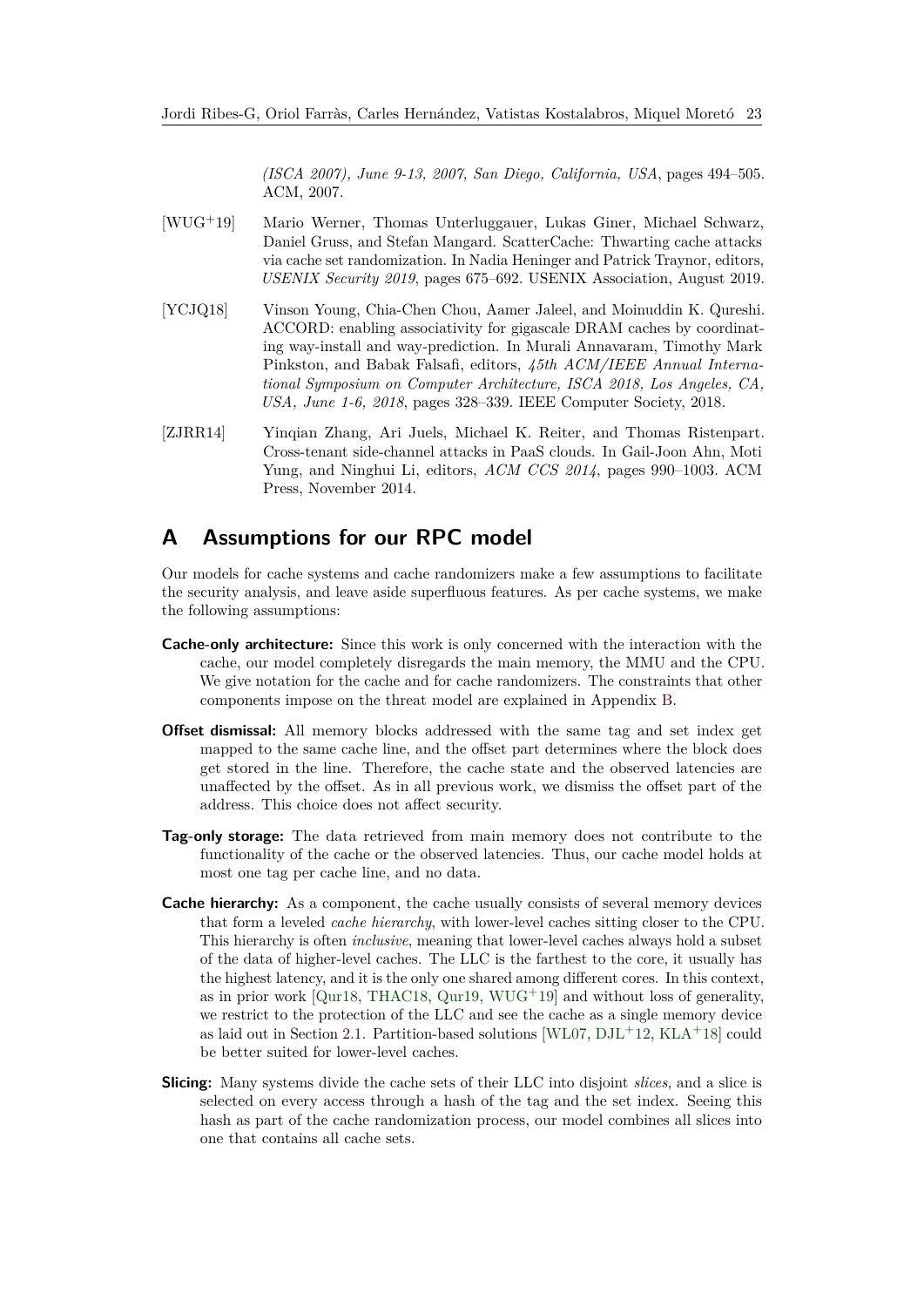And, as per the cache randomizer, we make the following assumptions:

- **Randomizer as a component:** Regarding the actual placement of the randomizer in the architecture, there exist two approaches. In works such as CAESER [\[Qur18\]](#page-20-9), addresses go through an encryption process before entering the cache. Since plain physical addresses should be used in main memory (otherwise, changing keys would shuffle the main memory), any address outgoing from the cache is decrypted to retrieve the original physical address. Other work, such as ScatterCache  $[WUG^+19]$  $[WUG^+19]$ , applies the address randomization in the cache, temporarily storing the physical address so that it can be output as is if needed. Without loss of generality, we follow the latter approach, since it does not require defining an inverse to the randomizer and so it allows to consider a wider range of solutions.
- **Set index randomization:** In some of the previous work, randomization is only applied to the set index part of the address, while others randomize both the tag and the set index. Since we assume process isolation is enforced with the tag (see Appendix [B\)](#page-23-0), randomizing the tag does not report any advantage against contention attacks. We take the set index randomization approach.

# <span id="page-23-0"></span>**B Threat model**

Access-based attacks on caches can have different objectives. For instance, the attacker may be interested in knowing whether a process accesses one known or unknown address, or a certain cache set, or in monitoring the addresses accessed by another process. Moreover, there are several points to be taken into account when modeling the adversary and the attack environment.

In this work, an RPC is deemed insecure when an adversary can detect an access to a target address by observing the latency of adaptive accesses. The attacker objectives and capabilities to be taken into account when modelling our security definition (see Definition [7\)](#page-8-1) are driven by the following considerations:

- **Targeted addresses:** Instead of targeting a particular address [\[PGGV21\]](#page-20-10), attacks can also target arbitrary addresses [\[VKM19\]](#page-21-4). The former attacks aim at building sets of addresses that, when sequentially accessed, have a high probability of causing auto-evictions (i.e., not all of them ending up stored in the cache). Both options are of a different nature, and we consider only targeted attacks since they pose an arguably greater threat.
- **Number of target addresses:** It is possible for targeted attacks to aim at monitoring accesses to one or to many addresses at the same time (as in Bernstein's attack on AES [\[Ber05\]](#page-18-2)), and the attack could succeed if accesses to all or just some of the accesses are detected. This depends on the process under attack, and different security definitions may apply in different cases.

The most conservative objective is to detect accesses to any address out of a set of target addresses. However, in this article we focus on the more natural case of detecting one access to a single target address  $(\sigma, \tau)$ , which makes sense for some attacks presented in the literature [\[PGGV21\]](#page-20-10). In the terminology of Bourgeat et al. [\[BDY](#page-18-4)<sup>+</sup>20], we aim at security against *single-address transmitters*. At any rate, our results may translate to other cases.

**Global keying:** As per keying, cache randomizers may require a single key in the system, or they can manage a different key per process. In the first case, the attacker may learn congruence relations between addresses that also hold for the victim process.